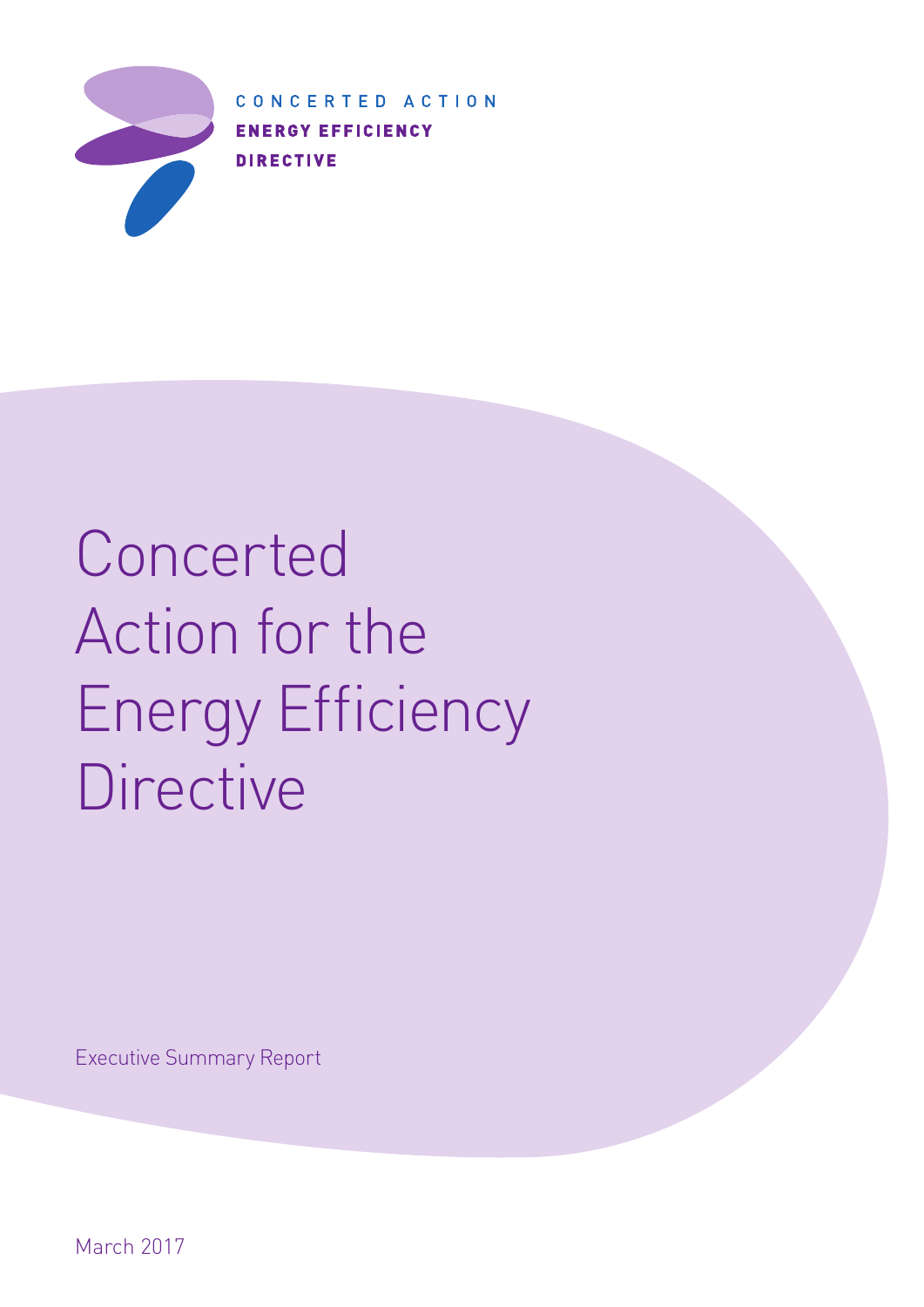### Introduction

#### The Concerted Action for the Energy Efficiency Directive

The Concerted Action for the Energy Efficiency Directive (CA EED) was launched in spring 2013 to support the effective implementation of the European Commission Directive on Energy Efficiency (2012/27/EU), henceforth the EED, in all 28 EU Member States and Norway (henceforth collectively referred to as MS). By providing a trusted forum for the exchange of experiences and collaboration, the CA EED helps countries learn from each other, and so avoid pitfall and build on successful approaches when implementing the EED.

The CA EED is financed under the Intelligent Energy Europe Programme of the European Commission, and builds upon the second Concerted Action (CA ESD II) that supported the implementation of the European Commission Energy Services Directive (2006/32/EC), henceforth the ESD. The CA EED benefits therefore from a strong European network, and from a wealth of information already gathered and lessons learned.

#### Further information

More detailed information and in-depth reports on each topic covered, including further examples of good practice, is available via the CA EED website: http://www.ca-eed.eu

#### More specifically, the objectives of the CA EED are to:

- Enhance and structure the sharing of information and experiences from national implementation whilst promoting good practice concepts in activities to improve and strengthen MS implementation of the EED.
- Create favourable conditions for an accelerated degree of convergence of national procedures in EED related matters.

#### The work of the CA EED is structured around eight focus areas that cover the key requirements of the Energy Efficiency Directive:

- 1: National Energy Efficiency Action Plans (NEEAPs) and annual reports: measuring progress in energy efficiency
- 2: Public Sector public buildings and public purchasing
- 3: Metering and billing, demand response and grid issues
- 4: Funds and Financing for energy efficiency
- 5: Energy services and energy services companies (ESCOs), energy auditing, solving administrative barriers
- 6: Consumer information programmes, training and certification of professionals
- 7: Efficiency in Energy Supply
- 8: Energy efficiency obligation schemes, monitoring the impacts of eligible measures

In practice, the work carried out within the CA EED is organised around a series of 11 two-day meetings spread over the six-year duration of the action. Each meeting involves parallel sessions focusing on specific subtopics within the main focus areas. For each subtopic, a team of 2 to 3 participants from different MS is established, and is in charge of collecting information, preparing discussions, and summarising key findings in a report after the meeting.

Each of these reports is based on input from the 29 participating CA EED countries (all then-current EU Member States, plus Norway), as well as the conclusions and recommendations emerging from group discussions at the meetings. This report covers the findings and recommendations of every topic covered by all eight focus areas. Where possible, the results are illustrated with examples of good practice at work in various MS.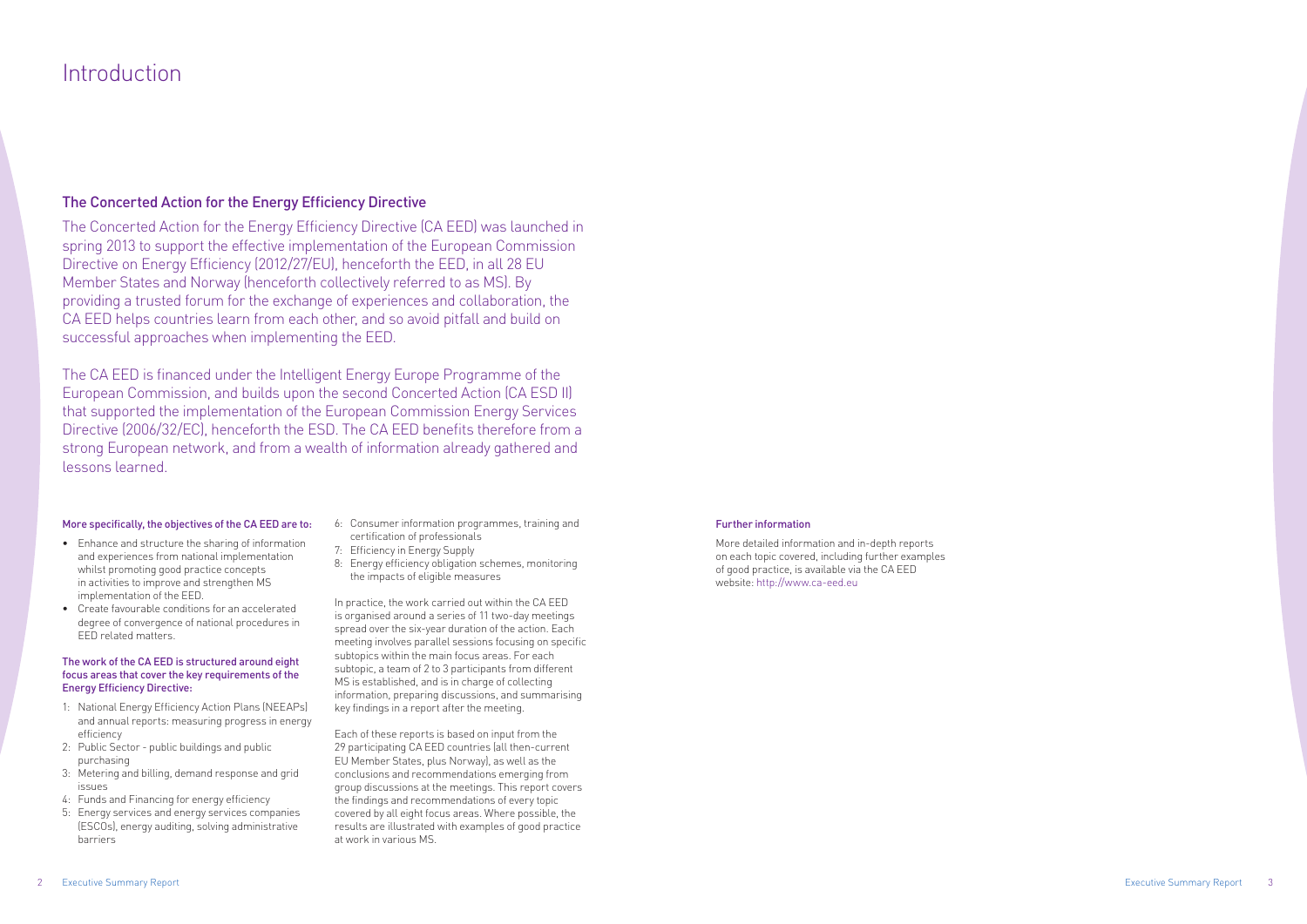The EED includes many reporting, notification and other reporting-related requirements for MS. Annual reports provide a basis for monitoring the progress towards national 2020 targets, while National Energy Efficient Action Plans (NEEAPs) – produced every three years - provide a framework for strategy development.

The EED required all MS to submit a 1st EED NEEAP (NEEAP-3) by April 2014. Article 4 also required MS to publish the first version of a long-term building renovation strategy by the same date, and to update it every three years thereafter, as part of future NEEAPs. The minimum information to be included in the NEEAP is specified in the Directive, Annex XIV.

The focus area sought initially to provide a comprehensive overview and timeline for all reporting requirements and notifications mentioned in the EED. As the CA EED developed, more emphasis was placed on measuring MS progress in fulfilling the requirements.

In 2016 a retrospective look at the outcomes from all meetings was used to highlight expectations for the upcoming 2nd EED NEEAPs (NEEAP-4), due April 2017. The status of the preparation of the Energy Union Governance initiative regarding reporting obligations and how this might affect future EED planning and reporting requirements was also covered.

### The eight CA EED key focus areas NEEAPs and annual reports: measuring progress in EE

#### **Overview**

1

#### Overview of EED reporting-related requirements

The Commission provided a template and guidance for compiling the NEEAPs. The use of these was recommended but not obligatory. Only the compulsory elements required in the EED were included in the template, while the guidance also covered optional reporting elements.

The different targets set in various articles of the EED, and how these are connected, remained challenging for many MS. It also caused difficulties for MS implementing organisations tasked with informing and explaining the EED to relevant stakeholders at national level. Another issue was the timeframe for EED reports and notifications, considered demanding by many MS. Some were concerned about their ability to produce the quality of information aimed at by the EED. Many considered the requirement to include all measures when setting the target (Article 3 of the EED) problematic, as many did not have a clear picture of the measures and policies they would adopt or need to achieve their target. Fulfilling these reporting and notification requirements stretched their resources to their limits. However, separating the obligations for the EED made it easier for them to keep track of them and their due dates.

The CA EED's research provided Ministries and implementing bodies with a tool for developing a checklist for reporting. It also distinguished between the different forms of reporting, supporting the furtherance of the general understanding of the Directive. This tool received very positive feedback from CA participants.

#### 1st annual report and processing of the 1st EED NEEAPs for 2014

The 1st EED NEEAP (NEEAP-3) of 2014 required the reporting of energy savings to show progress towards the 2016 national target for final energy savings, as set by the former Energy Savings Directive (ESD). MS said they set their national targets in various ways, and differed in how they plan to use previous work when preparing the NEEAP.

The most common options for setting indicative national targets according to EED Article 3(1) were final energy consumption and primary energy consumption. In most MS, national circumstances that affect primary energy consumption were considered when setting targets. Other important influencing factors were GDP forecasts and the development of various energy production options.

Most MS have introduced new or updated legislative and/or non-legislative measures fulfilling EED provisions since the previous NEEAP. Measures included funding and other financial instruments and covered e.g. buildings and heating systems; education and training; energy services; solar energy in buildings. Updated measures mainly relate to existing obligation schemes.

Most CA participants also said they planned to use the work done for energy savings calculations and their reporting for the 2nd ESD NEEAP when preparing their NEEAP-3 for 2014, and would use the same calculation methods. The majority, however, either did not have a methodology or a description of how to calculate and/ or estimate expected primary energy savings in 2020, or they had not yet considered the issue or made a final decision. Savings were only expressed in primary energy terms in a minority of MS. Most used conversion factors.

#### EED Article 4 long-term strategies and processing of the NEEAP 2014

Most MS found the EED Article 4 long-term building renovation strategy a demanding task with a short timeframe. NEEAP-3 had to be delivered by April 30 2014, and the first version of the strategy had to be submitted as part of that.

There were several common themes across MS when developing strategies. Most used existing information where available; the residential sector was the best understood; and it was widely agreed that addressing the barriers to uptake should be part of the strategy. In most MS, modelling was more detailed for the period up to 2020, and less certain for longer time frames. There was, however, no clear consensus about what represented a 'longer time period'. Understanding the processes in consumer decision making was also considered vital; and consideration of the multiple benefits of EE was viewed as an important part of any strategy.

Most CA participants found preparing NEEAP-3 challenging. The problems they encountered included the heavy reporting burden imposed by the EED and its tight deadlines; dealing with new chapters that were not present in previous action plans; and the double-reporting of the same issues in different parts of the plan. MS said they were using NEEAP-2 as much as possible as a basis for preparation of NEEAP-3. The Commission's template and guidance documents were being used by all MS, and seen as a great help, although some said there were confusing discrepancies between the two documents.

The inclusion of primary energy savings in the NEEAP-3 differed between MS, but all planned to report final energy savings using calculation methods established for NEEAP-2.

#### Measuring energy savings from soft measures

EED Articles 12 and 17 highlight the implementation of behavioural measures to promote an efficient use of energy through instruments and policies. Such 'soft' measures are also eligible as Article 7 measures,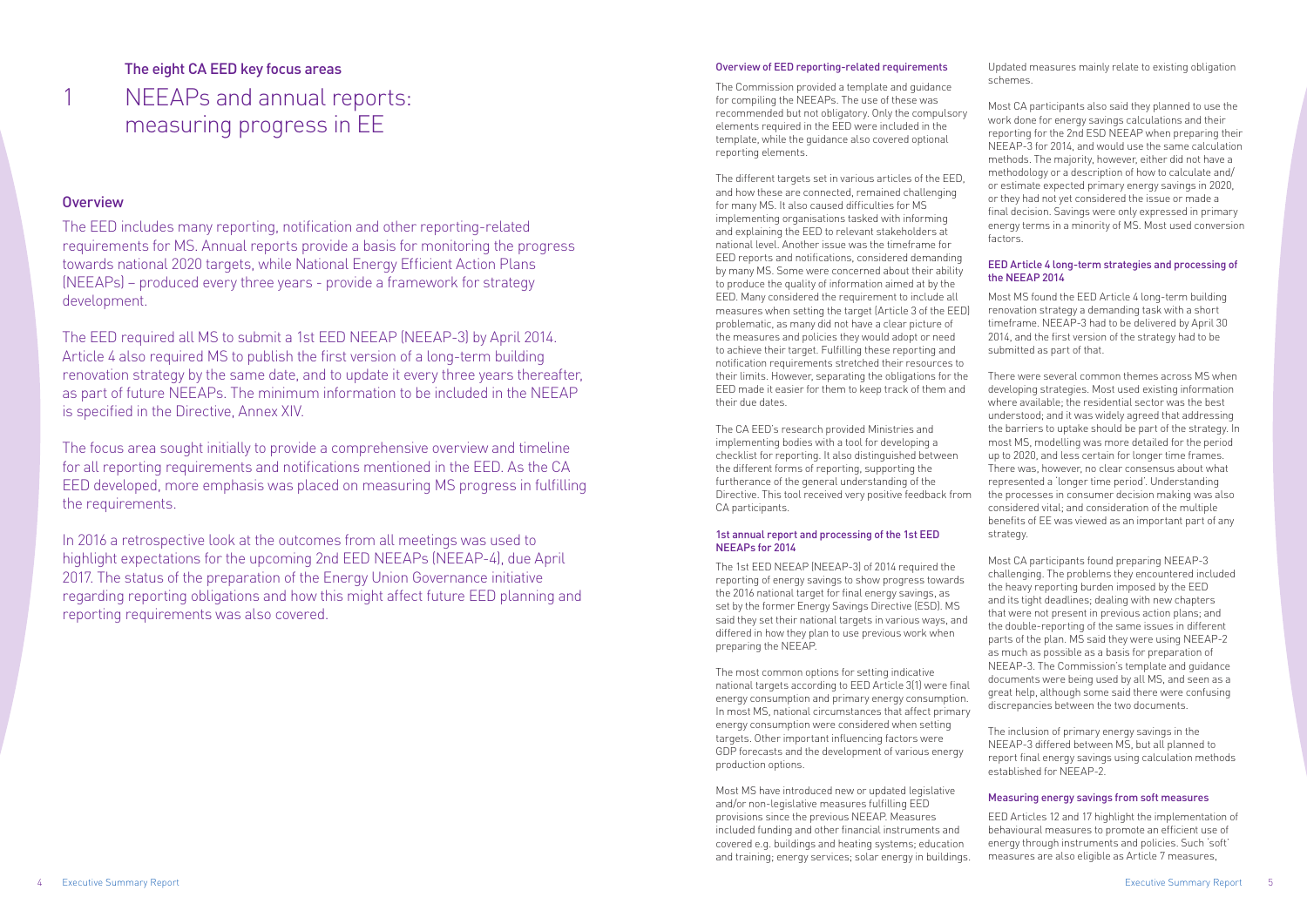and one method for calculating savings in Annex V is dedicated to them. Measuring the impact of soft measures has been a challenge however.

Half of all MS included soft measures in their Article 7 notification report. These measures included national energy performance certificates for buildings, product labelling, audits, energy management, education and training, information campaigns, smart meter deployment and capacity building with networks. Only some MS calculated energy savings for these measures. The most common methods used for this were deemed and surveyed savings, and savings based on studies or small-scale trials.

It was agreed that information campaigns and awareness-raising activities will be needed in all MS to achieve behavioural change among consumers towards more EE choices. Such campaigns could have other positive impacts besides energy savings and these must also be considered. Information gained regarding consumer behaviour could be used to tailor other policy interventions more successfully. Budgets for these activities must therefore be ensured.

Few MS evaluated soft measures in ways other than energy savings. Further effort will be needed to capture the wider qualitative benefits. This topic is covered in more detail in Chapter 8, below.

#### New or updated EE measures introduced in MS (October 2014)

With NEEAP-3 in place and national implementation plans underway, MS were asked to report on new or updated EE measures fulfilling EED requirements introduced or updated since NEEAP-2. Mapping these measures reveals which national policies are contributing to EE targets, and demonstrates the efforts MS are making towards EED implementation. Most policies focus on end-use sectors, a legacy of ESD implementation.

Around 300 new or updated EE measures had been introduced after the NEEAP-2 in 2011. Many previous measures introduced to comply with ESD requirements that also fulfilled EED requirements had been updated. New legislative and non-legislative measures have also been introduced that serve different target groups or sectors and cover several EED requirements.

Measures related to energy production, transmission, distribution and tariffs were outside the scope of ESD and not reported in NEEAP-2. MS had between them around 100 undated or new measures in this area, mainly relating to Combined Heat and Power (CHP) and District Heating (DH). However, many MS still had no measures in these areas prior to NEEAP-3.

Few introduced measures tackle split incentives. Barriers preventing this include: rent contracts that

include energy supply; lack of minimum EE standards in the rental sector; lack of regulation outlining who bears retrofit costs; and retrofit loans being longer than lease contracts. Changing political priorities and a lack of legislative framework and financial support also act as barriers. Moreover, some MS consider other EE problems a priority.

Possible solutions include: more dialogue between stakeholders, backed by political will; minimum requirements for rented buildings; regulations obliging tenants benefiting from savings to implement retrofits; applying green procurement principles to government leasing; simplifying EE financing through guarantees; and green leasing and utilisation of energy services companies (ESCOs).

#### Measuring progress in energy efficiency

EED Article 24(1) and Annex XIV required MS to provide an annual report including analyses of energy trends in sectors where consumption remains stable or is growing. In 2015 the focus area looked at MS understanding and implementation of this requirement. The use of decomposition methodology was also investigated.

Most MS fulfil the requirement to analyse energy trends, but some said they would benefit from more guidance. Decomposition methodology as an analysis tool is well known, but mainly used for sector-specific analysis at national level. Only two MS use it for EED purposes. A new web tool to analyse energy trends based on top-down (TD) savings has been developed as part of the IEE-project ODYSSEE-MURE to complement the ODYSSEE database (www.indicators.odysseemure.eu/decomposition.html).

Issues raised over the applicability of the ODYSSEE facility for EED reporting include: it is not possible to report on year 'x–2', where data for only 'x–3' is available in the database; the requirement to use some non-official data; the interpretation of the residual or remainder fraction of the decomposition; and the need to have a TD estimate for energy savings using an approved indicator.

#### **Optimising Power @ Work - A large-scale** behavioural change campaign, Ireland

DG ENER highlighted MS requirements related to EED annual reporting under Article 24(1) and Annex XIV Part 1, and suggested using Eurostat (ESTAT) data. MS should provide information on the definitions behind the reported data. If they reported data in such a consistent way it would help the Commission report on EU progress meaningfully. However, most MS are unable to report previous year savings by the end of April.

#### Monitoring and verification for EE measures in MS

The aim of this work was to gain understanding of the terminology 'monitoring and verification' and 'measurement, control and verification systems' in EED Article 7; to get an overview of MS progress; and to identify the main challenges in setting up monitoring systems. These topics were discussed together with focus area 8 and are covered in detail in Section 8 (below).

#### NEEAPs – what actions are working and how do you know it?

As MS progress with EED implementation the focus area looked at examples of policies and measures (PaMs) for which evidence of an impact had been developed.

MS have implemented a wide mix of successful measure types across all sectors: economic, information, policy support, regulatory, research and voluntary. The most common are economic instruments. A broad range of methods are used to assess whether PaMs have worked. Calculated savings based on monitored data is the most common.

Defining methods for assessing the success of a policy is not uniformly done at the planning stage, nor are concrete targets always set. There does however, seem to be a significant advantage in having good measured data from the outset. It can lead to increased funding and greater recognition of the benefits, which can help make the case for a policy.

The Joint Research Centre (JRC) highlighted some strengths and weaknesses of NEEAP-3. Overall, the quality of NEEAPs was assessed to be improving. However, one conclusion was that more guidance is needed to establish a level playing field for how policy measures are reported and how energy savings are calculated.

#### Article 4 building renovation strategies – good practices

MS delivered their EED Article 4 long-term building renovation strategies alongside their NEEAP-3. Updated strategies will be submitted to the Commission with the NEEAP-4 (April 2017).

One positive was that three-quarters of MS first renovation strategies addressed EED Article 4 requirements. However, there were differences between sections. Section (a) (national building stock) was best addressed, while section (d) (forwardlooking perspective to guide investment decisions) was hardest. It must also be remembered that a strategy is not a result but a starting point. MS need a clear longterm road map for implementation.

MS could be stronger on future targets and measures, and R&D is often neglected. More analysis of annual retrofit rates would inform about MS plans and expectations. In general, a more holistic approach is suggested, so that all plans include cost-benefit analyses beyond investment and savings. The nonresidential sector also needs better coverage. Existing and proposed M&V plans could be stronger, and separate sections could be interlinked, leading to more coherent strategies.

The World Green Building Council's Horizon 2020 Build Upon Project aims to help MS to deliver their updated building strategies by bringing together governments, businesses, NGOs and householders to enable the achievement of challenging renovation targets.

#### 2nd EED NEEAPs for 2017 and the future of planning and reporting obligations

The EED requires MS to submit their 2nd EED NEEAP (NEEAP-4) by April 2017. The focus area discussed what is expected of these plans, as well as the status of the Energy Union Governance initiative related to the streamlining of planning and reporting obligations.

Following a JRC assessment of previous NEEAPs, several recommendations for the development of NEEAP-4 were made. These included: clarity around targets; updating Article 7 lists of policies and measures to highlight good practice; better integration of renovation strategies; better M&V proposals; highlighting what works well and what doesn't; and sharing savings calculation methodologies. A majority of MS say they will take work undertaken at the CA EED into account.

Regarding the objectives of the Energy Union Governance initiative, a National Energy and Climate Plan incorporating exiting obligations such as the NREAP and NEEAP templates, with new obligations on energy security, internal energy market and R&D, could help MS adapt to the 2030 targets, increase coherence and integration, and reduce the administrative burden. Further discussion and clarification is needed, however, on how the initiative will work in practice.

#### Good practice example

A behavioural change campaign is being run in 270 buildings in the Irish public sector. The highlight of the programme is the use of detailed metering from the start of each project, the cost of which is around 5% of the energy spend in any given year. Measured results indicate a 20% saving, which must be diligently maintained if savings are to persist.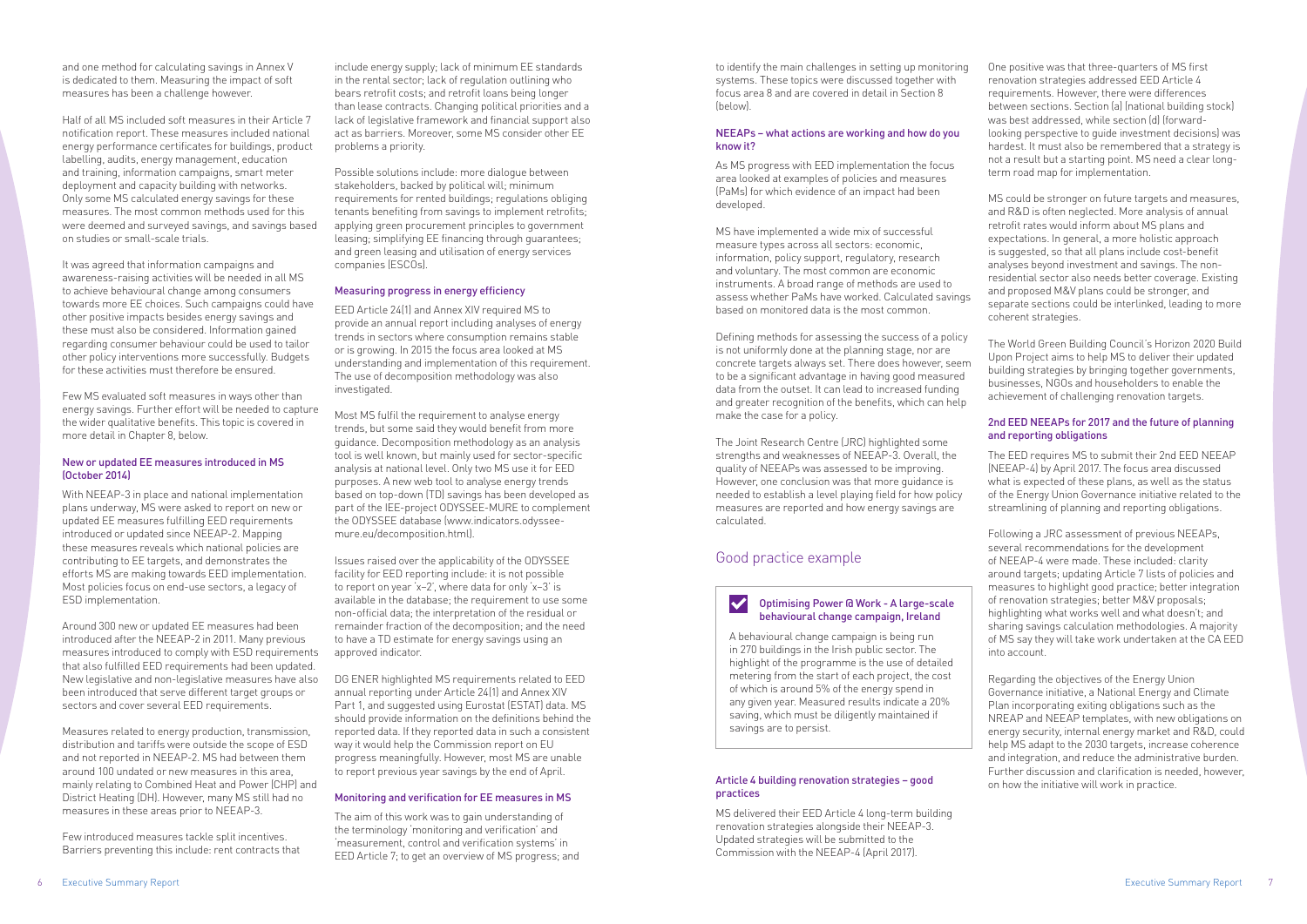### Public Sector - public buildings and public purchasing 2

#### **Overview**

The EED requires the public sector (henceforth PS) at national, regional and local level to fulfil an exemplary EE role. This covers both public buildings (Article 5) and public procurement (Article 6).

#### The Alternative Approach in Article 5 in Practice

The 'Alternative' approach to cost-effective EE measures in public buildings is stipulated in EED Article 5(6). At the time of this topic, most MS were implementing Article 5, but most had faced delays and difficulties. Critical factors for successful implementation included political support, co-ordinated administration, human and financial resources and reliable data.

At the time of the discussion, most MS had not yet decided whether to adopt the 'default' or 'alternative' approach. The 'default' approach was considered less flexible. In MS where building energy performances are already high, deep renovation payback times may be unacceptably long, making the alternative option more attractive. In MS where average building energy performances are low, the default approach is preferable. Cost effectiveness is the deciding factor. Most CA participants understood the alternative approach, but more clarification of definitions was required. Finding methodology to measure savings from behavioural change was challenging.

The recommendation was that PS obligations in EED Article 5 should be further investigated, and best practices shared among MS. MS should try to implement different Directives in a coherent way to avoid duplication. Achieving this may require organisational changes. For its part, CA EED will seek further co-operation with CA EPBD to share knowledge and experiences.

#### Encouraging other bodies to follow central government exemplary role in building renovation

MS have an obligation under EED Article 5(7) to encourage public bodies at regional and local level to follow central government's exemplary role in building renovation.

At the time of the discussion (March 2014), around half of MS were already renovating public buildings. The main booster for this was the EPBD, but the EED was also a stimulus. The most common measures undertaken by central government (the so-called 'Top-Top' approach) were a combination of adopting an EE plan; establishing an energy management system; and using ESCOs and energy performance contracting (EPC). Similar measures were most common at regional or local level, where public bodies received encouragement from central governments to renovate public buildings (the 'Top-Down' or TD approach). Energy management systems, including energy audits, were completely lacking at local level.

Little conclusive information was available about what measures or approaches at regional or local level contribute to the fulfilling of Article 5 by central government (the 'Bottom-Up' approach). The Covenant of Mayors could potentially play a role.

While most CA participants said the measures in Article 5(7) offered a wide enough range of options, other measures could include: setting up mandatory performance standards; prompting behavioural changes through awareness and information campaigns for employees; and knowledge and experience sharing between central and local levels in both directions.

The recommendation was that MS should try to set up individual targets for the renovation of public buildings, to be implemented by administrations and the services under their responsibility, as well as monitoring and reporting commitments. The connections between the measures implemented at local level and the energy performance improvement of the governmental buildings should be investigated. Ways should also be found to overcome the weakness of the 'default' approach that may suffer from a lack of financial resources and the scarcity of technical skills in the PS. Projects launched by central governments should be fostered and developed by local stakeholders.

#### Energy efficiency in historical buildings, places of worship and buildings owned by the armed forces - Article 5(2)

Article 5(2) exempts MS from setting or applying Article 5(1) requirements in certain categories: officially protected historical buildings; some buildings serving national defence purposes; and places of worship. Such buildings can offer high energy savings, but Article 5 implementation is affected by complex issues, including: energy consumption data availability and reliability; the view that the impact of interventions is limited; shared energy responsibility; and the level of building protection. EE is often not seen as a priority.

Barriers include: potential savings not substantially affecting previous consumption; heating, cooling and lighting plants must comply with national requirements and standards; fear of endangering a building's architectural or historical characteristics; lack of energy consumption data; investments are not seen as cost effective; little co-operation between ministries; and security concerns.

Ten MS opting for the default approach asked for exemptions under Article 5(2), primarily for defence buildings. Of the 16 that chose the alternative approach, 6 have undertaken or plan measures to implement Article 5 in these areas. The defence sector has the highest rate of interventions under both approaches, followed by historical buildings. Some buildings can access grants, but a decision on whether to undertake measures is left to the building operator.

Exempted buildings are not prevented from installing EE measures, and some MS NEEAPs envisage interventions. These are financed in various ways, including EU structural funds, national subsidies and

Article 5 permits two approaches to improving energy performance in public buildings: 'default' and 'alternative', plus various flexibility mechanisms. The default approach stipulated that, as from 2014, each MS shall ensure 3% of the total floor area of heated and/or cooled buildings owned and occupied by central government is renovated annually to meet at least the minimum energy performance requirements it set in applying the Energy Performance of Buildings Directive (EPBD). Under the alternative approach, MS may take other cost-effective measures to achieve at least the equivalent energy savings in eligible buildings. Such measures may include deep renovations and actions resulting in occupant behaviour change, and savings are reported annually.

The focus area first looked at general aspects of EE in public buildings and public procurement. In the second period the focus switched to specific topics that had received most interest from CA participants, such as exemptions to the implementation of Article 5(1); EE in historical buildings; the contribution of the PS to EED goals; and model contract and guidelines for energy performance contracts in the PS.

Public procurement is a powerful tool for public authorities to demonstrate their leading role in the EE process, embracing the whole economy and society. CA EED activities on the role of the PS also revealed that MS are trying to build on their current knowledge, experience and infrastructure.

#### Inventories of central government buildings

Most CA participants said their MS had insufficient knowledge and experience of Article 5 to guarantee smooth and secure implementation. Since creating an inventory is both complex and costly, the implementation process should be initiated, governed and monitored by central governments. The process of preparing inventories of government buildings differed across MS.

It was recommended that MS continue to develop individual approaches to reach the renovation objectives in Article 5. Another recommendation was that exemptions (Article 5(2)) should be examined at national level and presented as a win-win-opportunity enabling energy cost reduction.

Assessment of the cost-effectiveness of renovating public buildings should include broader social and environmental considerations, and since costeffectiveness is important when choosing between 'default' and 'alternative' approaches, elaboration of this is needed at EU and national level. Methods for estimating savings potential under the 'alternative' approach also need elaborating.

Where possible, existing building stock databases should be used as a basis for the inventory required by Article 5. The scope of the inventory should also be enriched by providing additional data, e.g. reduction of CO2 emissions or energy intensity.

The work undertaken by central government should be promoted and communicated effectively to regional and local governments to stimulate action. MS should encourage municipalities and other public bodies to adopt integrated and sustainable EE plans with clear objectives, and to involve citizens in their development. The Covenant of Mayors was seen a good framework for this.

Those MS in which the EED and EPBD were implemented separately, or with only loose connections, were urged to consider closer cooperation to exploit synergies.

As the renovation obligations in Article 5 require substantial long-term funding, adequate financial resources were viewed as being of primary importance, and implementation should be carried out in close coordination with Article 4 implementation (national building renovation strategies).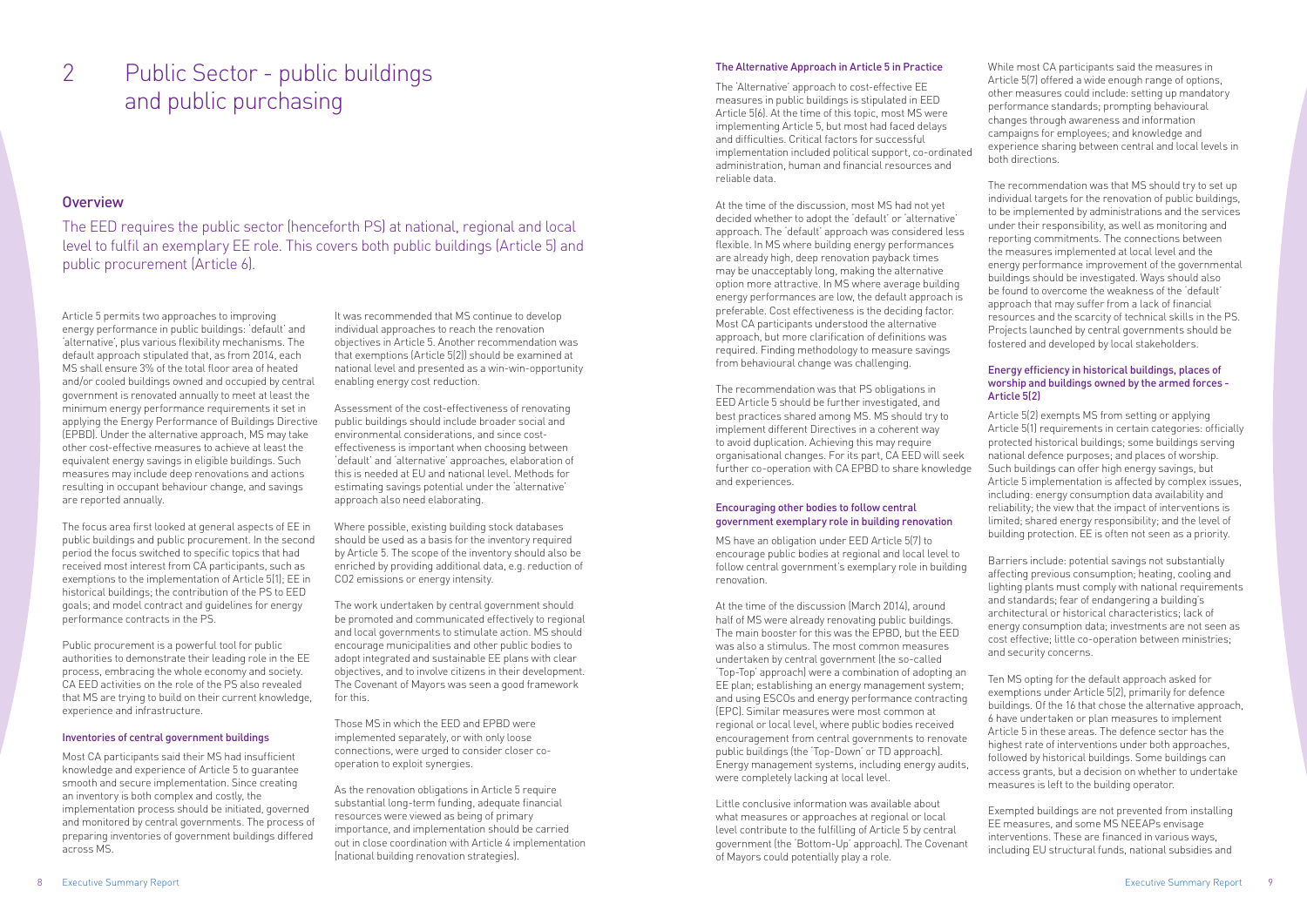specific incentives. Positive experiences have been realised in many MS where an energy audit system is in place and the prescribed measures are not on the building envelope. The most-common measures cover heating systems and are part of general building renovations.

Despite barriers and constraints, the EE potential in these areas is significant and a thorough assessment is recommended. A deeper knowledge of actual energy consumption would attract government attention. Priority should be given to easy costeffective measures, and all buildings should comply with national standards. Funds could come from each ministry assigned to building maintenance and the energy ministry, and allocated to PS building renovation. One approach could be legislation targeting both heritage and energy matters, considering the requirements of the EED, the EPBD and the RESD.

It must be remembered that despite their relatively low energy consumption, the three areas have a large impact on society and play an essential role in raising public awareness about EE.

#### Implementing Article 6 in public purchasing of products, services and buildings

EED Article 6 requires MS to ensure that central governments purchase only products, services and buildings with high EE performance, provided they are cost effective, economic, sustainable, technically suitable and follow competition rules. Moreover, regional and local public bodies are encouraged to follow this example. Specific requirements are laid down in Annex III.

Most MS consider the Article 6 requirement an important and well-established EE mechanism. The impact of the EED on new activities in energy-efficient public procurement (EEPP) is visible. Barriers to EEPP include: lack of practical know-how; lack of guidance and practical toolkits; and unclear assessment criteria. However, progress is being made and EEPP is gaining political and public support.

Central government actions should meet local needs by providing help without creating extra burdens. The importance of knowledge transfer down the administrative structure is well understood, but a weak central government position on EEPP makes it difficult to encourage local or regional bodies.

Most MS do not consider Public-Private Partnerships (PPP) in the context of EEPP, indicating that the public and private sectors fail to co-operate in EE projects. Awareness of sustainability criteria in public procurement is rising, but there are few examples of large-scale campaigns to inform interested parties. More time is needed for this transformation.

EEPP has the power to change the way we live, but Article 6 is hard to implement. Making EEPP a success requires binding obligation at EU level. This could mobilise resources and stimulate the transition towards a sustainable market. Policy makers should develop EEPP skills to foster demand-side policy and enable market power within the PS.

EE criteria should be introduced into public procurement rules under the broader term 'sustainability', as this is better received than 'energy efficiency'. EE criteria should be combined with other green criteria in national EEPP frameworks to gain acceptance and mitigate market distortion. Involving all interested stakeholders is essential.

As 'lowest cost' is the most-widely used criterion, 'costeffectiveness' should be widened to include indirect benefits such as societal costs. The longer-term benefits should also be emphasised by considering full life-cycle costs. Moreover, as EEPP promotes certain products and services, but excludes others, anticompetitive market rules must be considered when setting criteria. Central governments have a leading role in creating suitable legislative frameworks and providing instruments such as model contracts and guidance.

#### Public sector in energy efficient transport services

Several recommendations were proposed, including: combining future discussions with building renovation as stipulated by EED Article 4; better linking of activities at local level; more focus on practical cases and model solutions; more cooperation if beneficial to implementation; more practical implementation tools in the frameworks of other programmes, e.g. Horizon 2020; and clarification of relations between EEDinspired energy savings and the functioning of the EU **FTS** 

Transport is critical in the transition to a low-emission economy. It accounts for 19% of global energy use and one-quarter of energy-related CO2 emissions. Transport is also vulnerable to supply disruptions and key to EU energy security. The fact that the EED does not directly address EE in transport is therefore a weakness. Issues related to transport are scattered throughout the Directive and can used to improve EE, but this requires attention.

Neither ongoing efforts to improve EE in other sectors nor current transport trends are sufficiently linked to EE improvement in transport. Transport has avoided being subject to stringent EE regulations, despite it having a significant role in total energy consumption. Small improvements in fuel efficiency can make a big difference to SME profitability. Yet improvements in transport reported in the NEEAPs are inadequate, and MS are unwilling to set ambitious targets.

#### $\blacktriangledown$ The Czech Republic has more than 150 EPCs, of which 90% in the PS.

Most vehicles and services procured by the PS are available across the EU and there is excellent potential for knowledge sharing. However, most MS do not know how much their PS transport energy use is. Not all MS were able to report on compliance with the Clean Vehicle Directive.

There is clearly a need to better define public transport procurement. One suggestion is 'all purchases of road transport vehicles, as covered by the public procurement directives and the public service

regulation'. Good data demonstrating the benefits of EE may remove many barriers. There may be a role for better reference standards, and guidance and support to improve confidence across personnel in both the public and private sectors.

#### Monitoring of Art. 5 implementation progress – cost effectiveness of measures

The aim of this topic was to investigate how MS have understood the requirement for the cost effectiveness of measures used in implementing EED Article 5, both in the default and alternative approach, when developing EE projects in public buildings.

Most MS chose the 'alternative' rather than the 'default' approach as more measures can be considered and higher savings achieved with lower investment costs, but there are no relevant differences related to financing sources.

Some MS recognised an association between cost effectiveness and cost-optimal methodology developed under the EPBD to fulfil EED requirements, but an inability to check cost effectiveness ex-post is a weak point. Checks are not carried out for reasons including lack of methodologies and standards, insufficient capacity, and lack of interest. The lack of evaluation is not seen as a major concern. Economic factors such as Internal Rate of Return (IRR) also often fail to reveal the benefits of PS building renovation. Improved evaluation methods are needed. Behavioural changes are probably the clearest examples of low investments with high savings potential.

The use of EPCs to support Article 5 implementation (default approach) is a challenge due to the long payback periods of EE measures in the building envelope. Some countries solve this by supporting the development of integrated EE projects in government buildings.

Recommendations include harmonisation between cost effectiveness (EED), cost benefit (EED) and cost optimal (EPBD); and information sharing to allow MS to develop more effective policies.

#### Contribution of the public sector to the EED goals achievements and perspectives

The objective of this topic was to see whether and how EED goals for the PS have been implemented, and to review earlier work carried out by focus area 2 regarding implementing Articles 5 and 6, in order to identify what areas MS still struggle with and what they need. The aim was to improve knowledge, skills and awareness; to provide stronger links with other Directives; to provide stronger synergies between competent public bodies; and to provide easier access to funding opportunities for EE-related projects.

#### Model contract and guidelines for energy performance contracts in the public sector

Articles 5 and 6 require the PS to play a leading and exemplary role in promoting EE, especially in public buildings and procurement. However, other Articles also address the PS, particularly 18 and 19 that refer to taking up energy services, ways to support the PS, and removing barriers deterring public bodies from Energy Performance Contracting (EPC) and third-party financing.

ESCO markets in the PS are growing in many MS. Most see EPCs and ESCOs as a solution to make buildings more EE, and EPCs in the PS have stimulated others in the commercial market. Around half of MS have developed Model Contracts, Guidelines, Minimum Requirements and/or Minimum Criteria for EPC in the PS at national level. The use of EPCs and ESCOs is far less developed at regional and local level.

Barriers to EPCs in the PS include lack of trust and transparency, lack of knowledge and experience, lack of capacity, slow tendering procedures, and lack of flexibility in contracts. To overcome these, raising awareness is important and support programmes are needed. Facilitators are crucial at all market stages. Qualification or certification will build confidence and communication. Accounting and tendering procedures and measurement and verification schemes must be simplified. Centralised contracting can also simplify EPC for the PS.

#### Good practice example

These have achieved total energy savings worth Đ11 million per year. There are six ESCO facilitators at Enviros; their role is crucial for the contracting. They 'cost' €5,000–10,000, but they save a lot more in terms of both energy and costs.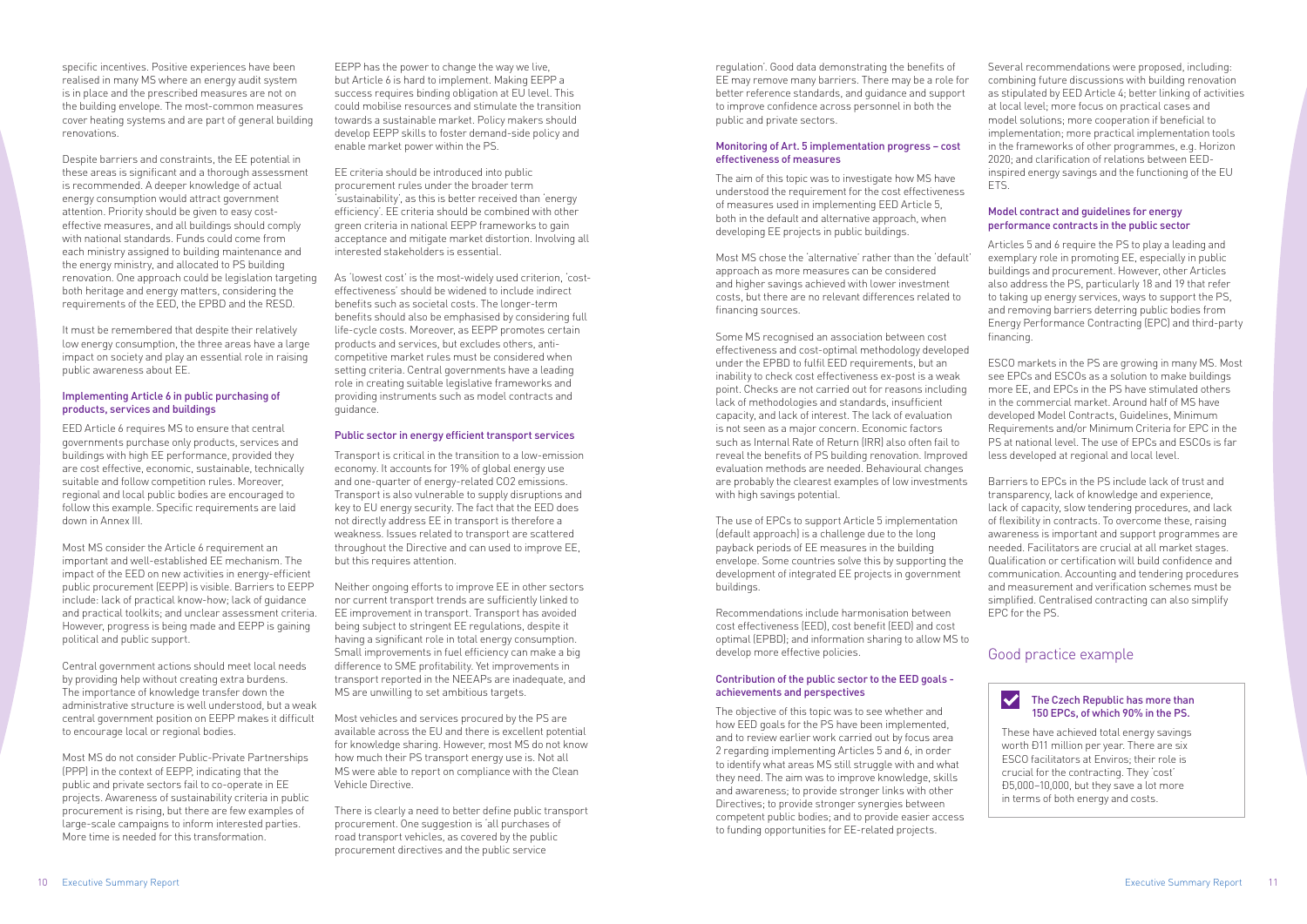#### Metering and billing, demand response and grid issues 3

#### **Overview**

There are many different metering and billing situations in the EU for the five different energy products (Electricity, Natural Gas, District Heating, Cooling, and Domestic Hot Water). There are also considerable variances in the way MS are implementing Articles 9, 10, 11 and 15 of the EED.

It is important to remember that Article 11(1) requires MS to ensure that final customers receive all their bills and billing information free of charge.

The EED required MS to ensure (by 2014) that billing information is based on actual consumption and made available at least quarterly on request, or where customers have chosen electronic billing, otherwise twice a year. Article 10(1) says these minimum requirements need not be followed if it is not 'technically possible and economically justified'.

In the context of Article 9 and 10, it is simple to meet the Article 10 and Annex VII requirements in the electricity sector. However, in the gas sector there are many situations where billing on actual consumption is not 'technically possible and economically justified' because it is not possible to install individual meters, particularly where centralised distribution in a building or district exists.

#### Cost Effectiveness of Individual Metering/Billing

In Europe, heating and cooling accounts for almost half of final energy demand. Cooling, ventilation and refrigeration can account for 20% of a building's electricity consumption, depending on location. Where many buildings are heated and cooled from a central source, substantial EE improvements can be realised by making users aware of their usage, by introducing individual metering and billing. Many MS considered this a quick, cost-effective way to improve energy security. Articles 9 requires that, in multi-apartment and multi-purpose buildings with a central heating/ cooling source, or supplied from a DH network or central source serving multiple buildings, individual meters shall be installed by December 31 2016. Articles 10 and 11 also require MS to create rules for billing information and costs of billing homogenisation.

Due to climate and political differences, characterising the situation of each MS is complex, and there is no single solution. Pilot cases involving individual meters for heating, cooling or hot water have shown savings averaging 20%. This was the result of changes in consumer habits.

Energy savings related to the installation of individual meters depend on the building and vary between MS. Some CA participants believed the benefits of individual meters were negative in their country, although they acknowledged the need to invest in control systems or other EE measures. In general, metering systems are most useful when installed prior to the identification and installation of EE measures. There is a clear need to legislate and invest in a combination of control systems and individual metering for heating, cooling and DHW.

A list of criteria and a set of guidelines to estimate the cost-effectiveness of individual metering and billing of heating, cooling and hot water consumption is currently being drafted by CA participants from the UK and Sweden. This will include the cost of educating endusers.

The overall focus of individual metering and billing for heating and hot water was on the residential sector in the EU, and was generally considered to have a significant impact. All CA participants believed they could learn from each other. This indicated a high need and a high potential for sharing information among MS.

#### Consumer engagement

Consumer acceptance is critical to the successful roll-out of smart meters. Articles 9 and 12 require appropriate advice and information to be given to customers at the time of installation. As the roll-out of smart meters is still in an early phase, only 6 MS have a consumer engagement strategy.

In most MS, the distribution system operator (DSO) is responsible for the roll-out of smart meters and the primary link to the consumer. DSOs are therefore strategically important for consumer engagement. In many MS they are legally obliged to inform consumers about EE during roll-out.

Once in place, interactive smart meters allow users to control and manage their consumption patterns, providing strong incentives for efficient use through behavioural change. Some studies estimated the average savings to be around 3% for electricity and 1.7% for gas, but studies where actual savings have been measured show them to be higher in practice: up to 6% for electricity and 7% for gas.

The Commission recommends 10 minimum functionalities of smart meters, and 16 MS say they are interested in retaining all these. Some will include additional functionalities.

Another important area is the development of energy services based on data from smart meters, privacy and protection of data gathered by smart meters is considered important in all MS. The Data Protection Impact Assessment (DPIA) Template for Smart Grid and Smart Metering Systems is an evaluation and decision-making tool that could help identify risks and provide guidance to help guarantee fundamental privacy rights during smart meter roll-out. The Commission foresees a two-year test phase to gather feedback on the template before it is fine-tuned.

Smart meters are an enabler for smart grid functionalities. However, explicit consent from the consumer is required under all circumstances. Consumer awareness and commitment should be an integrated element of all smart grid plans.

Article 9 relates to the metering of energy consumption, and Articles 10 and 11 require MS to create rules for billing information and the costs thereof. Article 15, 'Energy Transformation, Transmission and Distribution', is related to Annex XI and Annex XII. The main objectives of these are to maximise grid and infrastructure efficiency and promote demand response.

#### Metering and Billing - Current Status and Issues

Implementing the EED requirements for electricity metering and billing could be achieved in the shortterm for almost all MS. But some CA participants thought the costs and technical difficulties regarding gas might bring unexpected challenges. Regarding DHC and DHW, there would be a high degree of difficulty if meters needed to be installed for all users. Neither the current feedback for final customers, nor the definition of 'technically possible, financially reasonable and proportionate', were considered satisfactory. MS need more details about these. Without agreement on standards, or criteria for consistent usage of these stipulations, some MS could use them as an excuse to avoid taking action. Therefore, the joint development of consistent standards or criteria is essential. There is also a need to assess what is 'technically possible, financially reasonable and proportionate' to avoid ineffective investments. Such assessments are often country specific and need to be addressed further.

Regarding DHC and DHW, local situations and views on implementing metering and billing stipulations varied between MS. More effort is needed to retrieve information from MS to construct a 'blueprint'. Individual meters in these cases should also consider both volume and temperature.

Although Article 11 says customer bills and billing information should be free of charge, most CA participants did not expect energy companies to act accordingly. Regulation may be necessary to prevent suppliers charging customers via other tariffs.

There is a clear link between smart meter roll-out and EED metering and billing stipulations. The roll out was having a direct impact on costs and benefits, and on technical aspects of stipulations in Articles 9, 10 and 11. As the roll out was developing rapidly, many MS found it challenging to define this impact exactly.

MS had different market models for informing end users about the advantages of smart meters, resulting in different tasks for different parties. Complications arose if the party providing information was not the same party installing the meter.

#### Billing and billing information

The primary difference between billing and billing information is that the former is exclusively financial. Billing information also provides a tool to final consumers and allows them to manage their consumption based on real readings, and it allows energy suppliers to advise consumers.

Independently of whether smart meters are installed, MS must ensure that bills are presented in clear and understandable terms to final energy users (Article 10). Annex VII adds that MS shall ensure that, where appropriate, bills include information on prices, actual consumption, a comparison of current consumption with consumption for the previous period, and contact information for organisations that can help reduce consumption. Billing can be a starting point for dialogue between energy suppliers and customers, and a structured system for this is needed.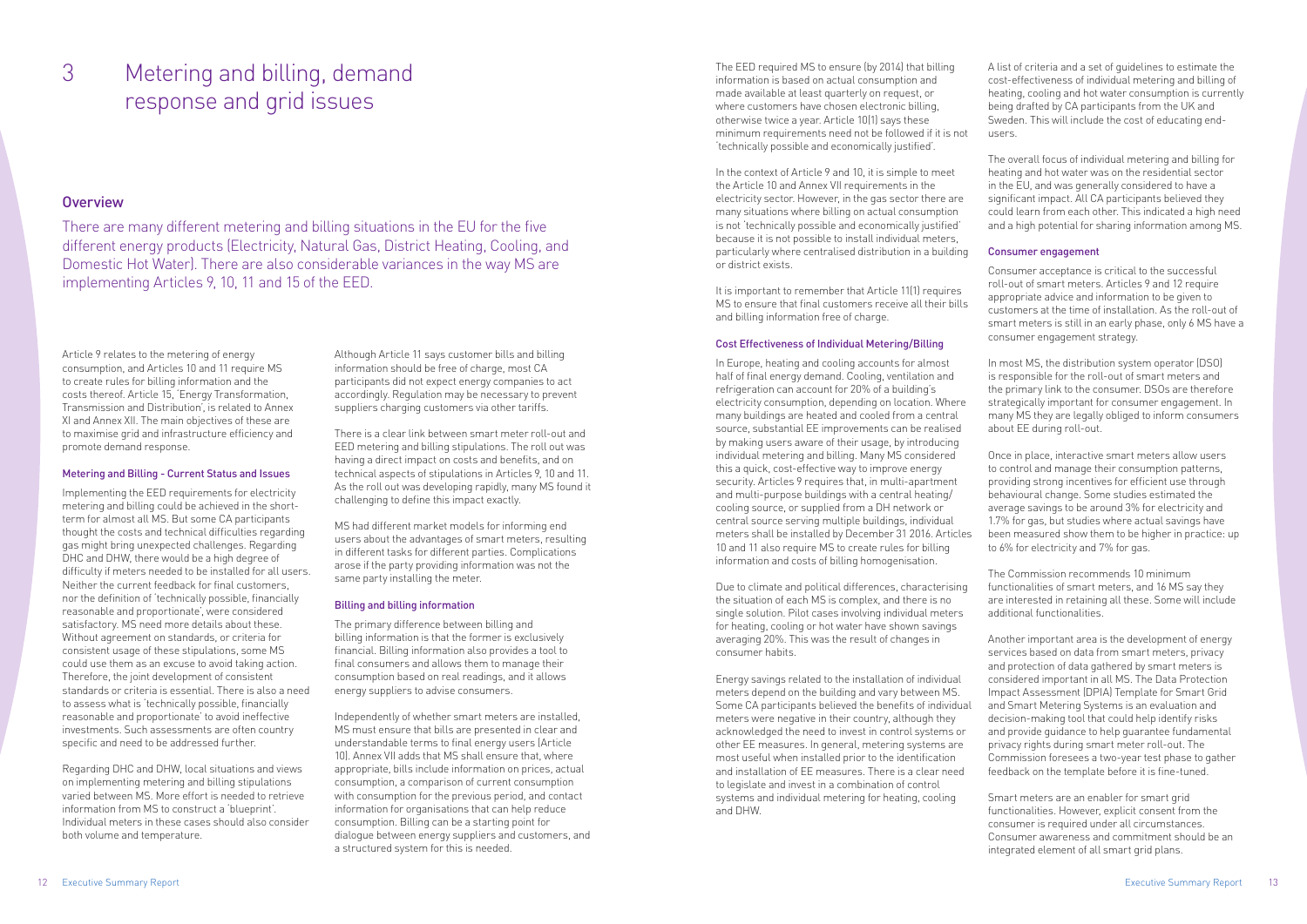#### Service market development for smart electricity and gas metering

Constant feedback on energy use is key to leveraging the EE potential of smart meter data. Appliance manufacturers and software developers are expected to build additional functionality into meters. Hence it is important to know how to foster the emergence of the smart meter market.

The smart meter roll-out will change the way utilities and suppliers interact with customers and compete in the market. By investing in infrastructure and services they will improve data quality and feedback. Although most CA participants agreed smart metering will not increase energy costs, half think it will have a cost effect, although the investment may be recovered in a few years by consumer behavioural changes reducing bills.

Demand response and/or home automation services are the most common type of services already being implemented. Virtual power plants and dynamic tariffs have also been established. Most MS also see new business opportunities arising from smart meters, including smart appliance development and professional training.

Barriers to the development of a smart meter market include: lack of demand due to lack of knowledge about the benefits; lack of roll-out policy; data security issues; lack of funding; and a lack of professional structures. Market actors can see the value in having access to real-time energy consumption data, but so far little interest has been shown by consumers. It is therefore essential that smart meter applications are made user-friendlier.

#### (Smart) metering implementation state

MS are proceeding with the roll-out of meters, albeit at different paces. EED Article 9(3) requires that individual meters should be installed by December 31 2016, subject to technical and economic feasibility. The roll-out of gas meters is lagging relative to electricity meters. However, more than half of participants expect their MS will meet the target.

EED implementation regarding DHW and DHC is more challenging given the technical and physical necessity when installing individual meters to measure the consumption of single users.

The THINK<sup>1</sup> project supported by the Commission has developed a report which provides a sophisticated overview of contract types and consumer preferences (risks). MS may use this to ensure that end users have choices regarding dynamic pricing and DR so they can fulfil their own needs with a customer-friendly offering.

Due to different MS opinions regarding which objectives and which benefits to customers should be considered when setting smart meters, there are different (legal) arrangements regarding minimum functionalities, privacy, product and market development, advice and meter reading management. Only the requirement to allow exporting of electricity into the grid from final

#### Article 15 – Measures undertaken and planned to enable and promote demand response

Article 15 is interrelated to Annex XI and Annex XII and aims to maximise grid and infrastructure efficiency and promote demand response (DR). This is a tariff or programme designed to prompt changes in the energy use of final customers, in response to changes in energy price over time, or as a result of incentive payments.

Demand-side management (DSM) has long been used in the power industry to reduce energy consumption and improve efficiency through the implementation of policies and methods to control demand. This is usually a task for power companies/utilities to reduce or remove peak load, and thus a TD approach. DR however implies a bottom-up (BU) approach: customers manage their own consumption to achieve efficiency gains and economic benefits.

#### $\blacktriangledown$ Heat2go, Slovakia

Since electricity cannot be stored economically, grid circumstances and demand can change rapidly, and new infrastructure requires major investments, power grids must be planned years in advance to ensure they operate reliably in real time. DR offers the flexibility to address these challenges at relatively low cost, and pilots have shown that tailored stimuli result in consumers changing their behaviour and contributing to EE objectives. But DR can only succeed if developments in other parts of the energy value chain are considered. It is equally important to consider the market model. Enabling DR requires both the removal of existing barriers and the promotion of additional programmes. It is therefore important to plan the best way to take advantage of Article 15 implementation.

#### Infrastructure efficiency potential assessment

This topic was developed in partnership with focus area 7 (Efficiency in Energy Supply). EED Article 15(2) requires all MS to assess the potential for improved EE in energy grids (electricity and gas), and to specify measures to improve efficiency.

Few MS have made a comprehensive assessment, but several have undertaken initiatives to improve grid efficiency. The identified potential for improvements was distributed across a range of measures such as grid re-enforcement, demand response, dynamic tariffs and improved access to distributed generators.

Annexes XI and XII provide guidance regarding EE requirements, but the framework is too open for interpretation regarding the methodology of undertaking assessments of EE potential. MS could benefit from sharing best practices, methodology etc. The CA can be a powerful tool here.

Regulation and incentives for access to distributed generators for heating or cooling could impact on the EE of the system. MS and stakeholders such as system operators must take an integrated view of entire energy systems to promote cost-effective mechanisms for improving efficiency. The promotion of relevant demand responses should also be considered.

#### Energy efficiency in network design and regulation

It is important to consider which measures will be implemented and what their impact will be on transport and energy distribution networks. Article 15(2b) introduces the concepts of operation and design of the gas and electricity infrastructure, while Annex XI and Annex XII aim at maximising infrastructure efficiency and promoting demand response.

Smart grids encompassing smart meters monitor and manage the transport of electricity from all generation sources to meet varying demand, thus maximising system reliability and stability, and minimising costs and environmental impact. An assessment was made of how to improve network infrastructure and reduce grid losses.

Most MS have identified at least one EE measure for improving electricity and gas networks. Equipment replacement solutions include EE transformers, expanding the capacity of network lines and increasing system voltage. Management solutions include switching off transformers, more direct network configuration, new DSM tools, and increased renewable energy penetration. Operational solutions include enhancing network stability through distributed generation, and switching out under-utilised plants.

#### Good practice example

In Slovakia, the Heat2go monitoring system controls energy consumption and provides a complete overview of heat, water, electricity and gas consumption in multi-apartment and multi-purpose buildings. Measured data is transparent and established based on customer requirements. A web interface can export readings to tabular or graphical reports. Another important feature is the ability to create multiple levels of user, allowing some users only to view final consumption, while others with administrator permissions can act more effectively in real time on final consumption.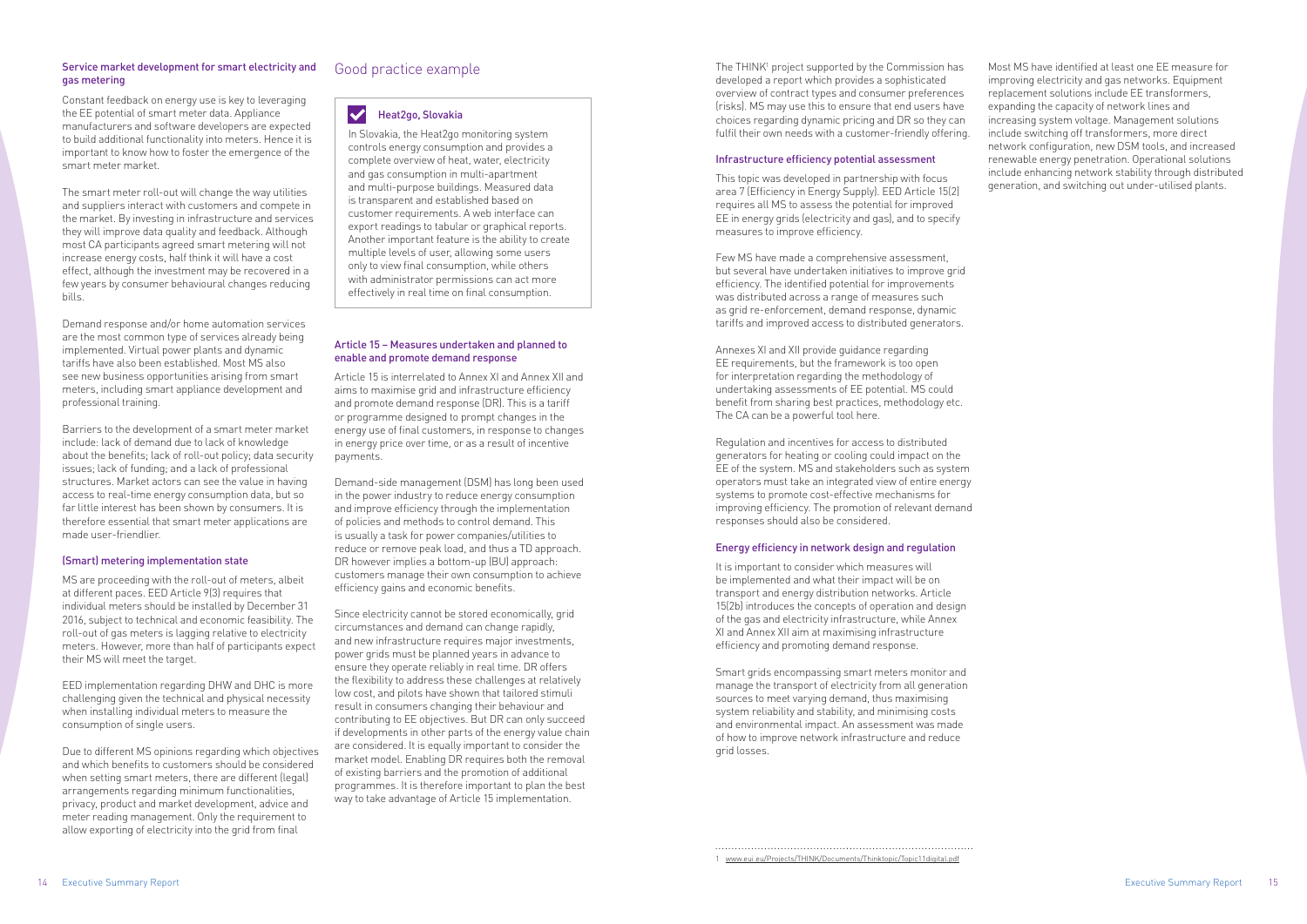## 4 Funds and financing for energy efficiency Those MS able to estimate said that, as of August 2013,

#### **Overview**

their rates of renovation and financing levels were below that needed to meet the 3% target. One third had no plans for financing their obligations, and two-thirds had not estimated the funds needed. Most expected funding to be a serious problem. Other problems included a lack of capacity to create a financial plan, and accounting difficulties.

#### Best Practice in leveraging market finance through public funds

Since costs for EE improvements may be recovered entirely or partially through verified energy bill savings over time, Energy Performance contracting (EPC) could be an interesting model for restricted PS budgets. More specifically, there are a variety of risk sharing and contractual models that could be applied to finance EE projects. Depending on the contract, the ownership of assets might vary and finance for the project could remain on or off balance sheet.

In planning a policy or programme it would be beneficial to combine funding sources with other instruments (regulations, tax schemes). Public finance is often needed to kick start the EE market, but the eventual goal is to shift towards market-based solutions. The exact structure of these, and options to retain project control or to outsource delivery and risk, are important considerations, and they rely on the involvement of finance managers and EE experts. Further awareness-raising of the available options, and institutional capacity building in the public and private sectors will be needed if increasing amounts of finance are to be diverted into EE projects.

However, CA participants said the use of EPCs in the PS was hindered by several challenges, including: stringent EU purchasing rules; issues of public debt and the implementation of national and EU accounting rules related to the issue of on/off balance sheet accounting; concern about the use of EU funds on ESCO projects; difficulties in preparing an accurate emissions baseline; the high transaction costs for smaller projects; and a lack of trust between the PS and ESCOs, meaning risk sharing was not handled in the right way.

More generally, EE improvements required financing from a wide range of resources. EU and national funds as well as private capital were available to start an investment, but there was a mismatch in the demand and offer sides. EE retrofits also did not produce direct income streams, but instead created avoided costs. The energy and associated cost savings were often not considered a tangible revenue stream by financial institutions.

Bank financing is critical, and many banks already have specific packages for households and companies to support EE investments or to complement national

programmes. CA participants suggested that governments should seek greater involvement of banks across all sectors.

#### Selecting appropriate financial instruments to deploy 2014-2020 structural funds

The European Cohesion Policy for 2014-2020 stipulates that a minimum share of each region's European Regional Development Fund (ERDF) must be invested in measures supporting the shift to a low-carbon economy through dedicated financial instruments.

It is important for MS representatives to understand and assess the various financial mechanisms available, from grants and loans to EPCs, and to identify the one most appropriate for achieving higher quality, bankable projects with a broad range of sustainable energy measures. Interventions could be tailored to meet objectives and combine financing mechanisms, by considering the maturity of the local market, key players and their needs, as well as the project type and how the financial instruments best address the needs.

#### Facilitating access to private financing

Access to private investment is critical in financing wide-scale retrofit. Full engagement of the private sector is key to fulfilling long-term climate objectives and will support the overall reduction in energy consumption in the economy. To develop the for a fully sustainable EE market, sound support frameworks are needed.

The main obstacles to EE investment are related to market immaturity (lack of EPCs, scarcity of support schemes) and legal clarity (the absence of clear national EE strategies, problems with full transposition of EED regulations). One way to stimulate investment is to create a coherent, well-communicated market among financial institutions. This should not crowd out available financing sources, should use adequate levels of public and EU funds, and should increase private sector interest by reducing risk.

The ideal financial instrument system will encompass: an investment strategy based on ex-ante assessment; an institutional and contractual set-up between parties; capacity building and promotion; a proper system of accounting, reporting, monitoring and evaluation; a structured communication platform; additional financial resources; and precisely designed financial tools.

The Energy Efficiency Financial Institution Group (EEFIG - www.eefig.eu) makes several key recommendations to improve access to private financing.

EE measures and projects are financed in different ways. The PS, national and local governments, and the EU are continuously working on incentives to encourage EE investments.

EED Article 20 requires MS to stimulate the use of newly established or existing financing facilities for EE improvement measures, to maximise the benefits of multiple financing streams. The objective of this focus area is to address the conditions required to achieve this, and to facilitate the exchange of good practice between responsible national implementing bodies. Due to the horizontal nature of funds and financing, the focus area also looked at ways different provisions and measures in the EED can be supported and implemented from a financial perspective.

#### Involving banks in energy efficiency financing

CA participants expect the involvement of banks in EE financing to gain more attention across all sectors. In principle, EE financing should rely on market mechanisms, and public funds should only be used where market failure occurs. The EED however, requires MS to encourage the use of financing facilities to further EE objectives. Bank financing was therefore seen as critical for developing EE projects at scale, and the ability of MS to reach CO2 reduction targets will in part be reliant on the deployment of private as well as public finance.

Many banks have packages to support EE and other green investments, but many barriers prevent lenders providing financing and borrowers receiving funds. These include lack of awareness, long paybacks, mistrust, and risk perception. Different beneficiaries (households, SMEs, municipalities, etc.) also had different needs, and financial products must be adjusted accordingly.

Some barriers to bank financing have been addressed, but others such as high-risk perception and low attractiveness of EE financing, or the lack of reliability in the EE policy framework, have not. There is a

growing need to understand and tackle these barriers at EU, national and local level. Solutions could include: Concerted Action on finance, bringing together public and private sector actors at national level; creating a market comparison website of EE options and products and associated finance; information exchange and collaboration between technical experts and financial experts; better use of EU funding opportunities (e.g. project development assistance projects); integrating EE into everyday decision making; harmonising existing EU databases and creating a detailed building performance database.

The role of governments is key, since public funding can leverage significant private investment. A pipeline of projects must be fostered to reach a bankable size of investment.

#### Financing renovation of 3% of central government buildings

EED Article 5 requires that, as from 2014, 3% of the total floor area of heated and/or cooled buildings owned and occupied by central government must be renovated each year, or equivalent energy savings achieved by an alternative approach. MS therefore need to identify sources and schemes to finance this.

Several EU-level financial sources are applicable: e.g. EEEF (European Energy Efficiency Fund), JESSICA (Joint European Support for Sustainable Investment in City Areas), and ELENA (European Local Energy Assistance). These, however, only provide limited support compared to the total amount needed. Other financing opportunities are EU Structural and Cohesion Funds, the use of which depends on the priorities of the MS, and financing options at national, regional and local level, both public and private. Grants are important, especially at national level.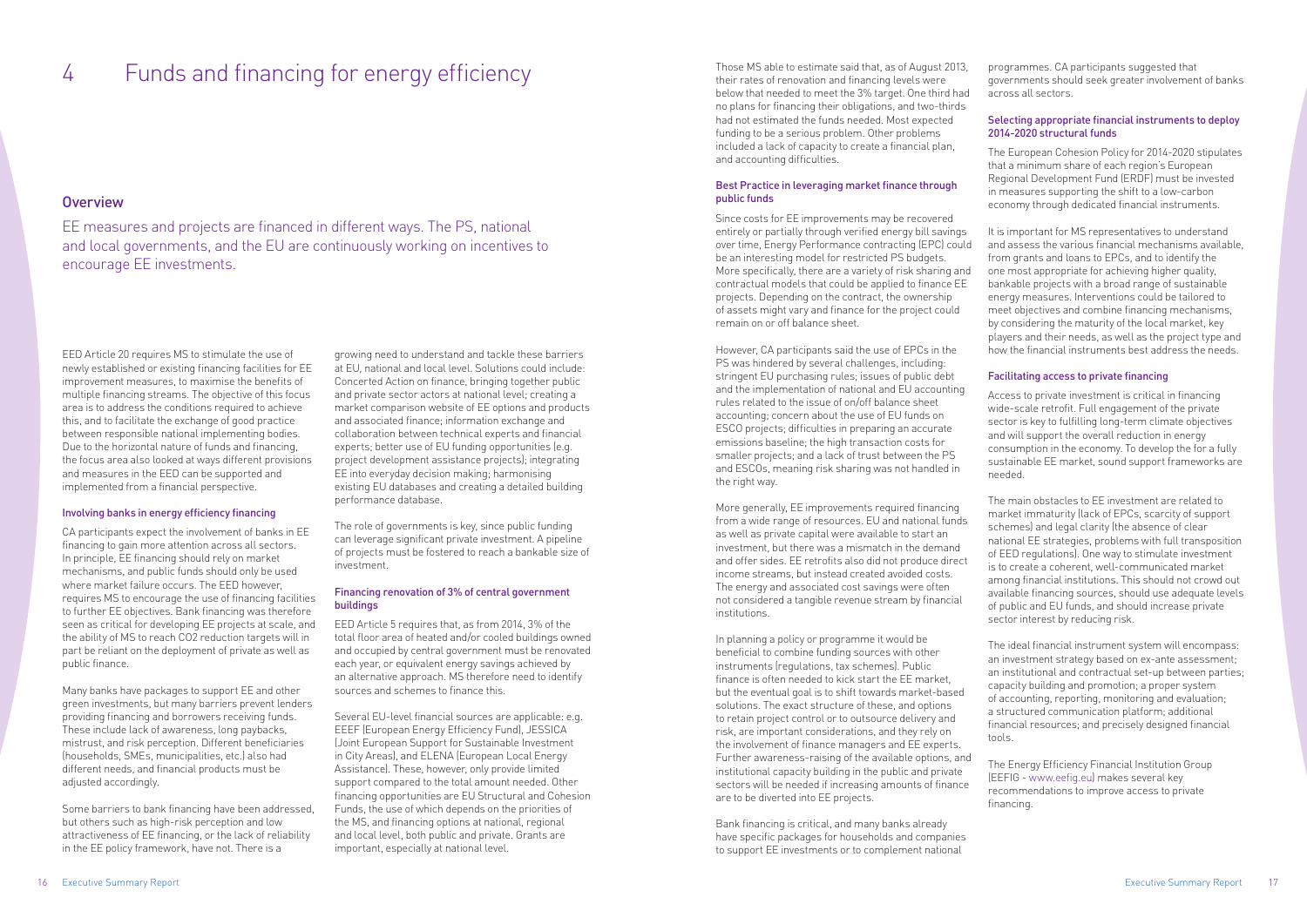#### Unlocking private finance for energy efficiency: perspectives from Member States and private financial institutions

Opportunities for EE financing have been realised by many Private Financial Institutions (PFIs), and products to support investments have been developed. These support a range of projects from the refurbishment of commercial and public buildings to financing DHC systems.

Several barriers limit opportunities for EE financing. These include: PFIs prefer short or medium-term financing (not corresponding to payback periods); insufficient creditworthiness of specific investor groups; lack of interest in environmental impact assessments; the relatively low value of some projects does not appeal to risk-averse investors and banks focused on 'low-hanging' fruit investments; and banking regulations.

CA participants identified the following potential solutions to overcome these barriers: standardisation of EE projects; creating a robust business case; third party verification; reducing investor risk; reduced transaction costs; and better Measurement, Reporting & Verification (MRV) and Quality Assurance.

#### Financing energy efficiency: dealing with State Aid rules

State Aid rules are designed to prevent public resources being used to selectively support organisations or businesses in ways that distort EU competition and free trade. The provision of European Structural and Investment Funds (ESIF) to support EE projects is subject to these requirements. Failure to properly address these rules may result in severe financial and political ramifications for both funder and recipient.

The need for MS to fully understand State Aid requirements is therefore critical in ensuring successful financing of EE projects. There are, however, some exceptions that have been established to simplify procedures for aid-granting authorities at national, regional and local level. The 'De minimis' exemption grants up to Đ200,000 subject to certain conditions.

To help MS deal with the complexity and administrative burden of State Aid rules, the CA recommends: information sharing between MS; better promotion of the State Aid information available on the e-State Aid Wiki platform, hosted by the Commission; including successful State Aid projects gathered from Commission monitoring reports on a platform to promote best practice and cross-working between MS; and identifying areas of intervention and real market needs when designing EE support programmes.

#### New and existing 'off the shelf' Financial Instruments

The Commission wants MS to double their ESIF investments through financial instruments such as loans, equity and guarantees. Consequently, the 2014- 2020 ESIF framework provides more flexibility, clarity and possibilities for using financial instruments to help achieve the goals in the Investment Plan for Europe. The framework also introduced new standardised 'off-the-shelf' financial instruments (OTS FIs) with pre-defined terms and conditions designed for swift roll-out. One advantages in the context of EU funds is their compliance with ESIF and State Aid rules.

The initial scope for using OTS FIs focused on providing support for SMEs, energy and resource efficiency, and R&D and innovation. In July 2016, the scope was expanded, including a co-investment facility to provide funding to start-ups and SMEs and Urban Development Funds that support sustainable urban projects in public transport, EE or regeneration of urban areas. Details and specific regulations concerning OTS FI are outlined in Commission Implementing Regulation (EU) 2016/1157 of 11 July 2016 amending Implementing Regulation (EU) No 964/2014.

Energy services and ESCOs, energy auditing, solving administrative barriers

#### **Overview**

### 5

#### $\blacktriangledown$ Financing by a commercial bank: BOS Bank, Poland

Energy audits evaluate the state of energy health of an organisation, service or system and identify potential savings. They are the first step in an energy services approach, and in energy planning. The EED encourages the use of audits by public authorities, sets an audit obligation for large enterprises, and presents minimum criteria.

Energy audits can be carried out by qualified and/ or accredited experts. They may be carried out by in-house experts or energy auditors, provided the MS has a scheme in place to assure quality. Audits may be implemented and supervised by independent authorities under national legislation.

Energy auditors fall under the certification requirements for energy service providers in EED Article 16, which required MS - where they found the national level of technical competence, objectivity and reliability insufficient - to set up certification and/or accreditation schemes and/or equivalent qualification schemes by December 31 2014.

Among the other measures to promote energy efficiency, the EED requires the removal of regulatory and non-regulatory barriers deterring energy efficiency investments due to the "split incentives" between owner and the tenant, or among owners. It also requires the removal of barriers deterring public bodies from energy performance contracting (EPC) and third party financing (TPF). The public sector should be supported by providing model contracts for EPC and diffusing information on EPC best practices. To promote the market of energy services the EED requires the availability of up to date public lists and/ or the development of quality labels for providers. To support the functioning of this market it also suggests that independent mechanisms to ensure an efficient handling of complaints are considered.

#### Energy audits: obligations, minimum criteria and qualification, accreditation and certification schemes

Three aspects of EED transposition are interconnected: qualification-accreditation-certification schemes for energy audits providers; minimum requirements for energy audits, taking into consideration Annex VI

and Article 8(7); and the obligation under Article 8(4) for large enterprises to undergo an energy audit by December 2015, and every four years thereafter. This topic was discussed jointly with focus area 6 (Consumer information programmes, training and certification of professionals).

High-quality, cost-effective energy audits are widely available in the household, buildings and industrial sectors, but less common in other sectors. Most were carried out by qualified or accredited/certified experts. Various methods were used to assure audit quality: auditor training, guidelines, tools and templates were common, as were accreditation/certification procedures.

Annex VI minimum requirements for energy audits were widespread among MS, but less consideration was given to data storability and life-cycle cost analyses (LCAs), and there was little uptake of the suggestion in Article 8(7) regarding the feasibility of connecting to DHC.

CA participants stressed that useful, cost-effective tools (guidelines, templates for data collection and reporting, checklists) should be considered in setting up an audit programme. A database of energy audits is also useful for managing and monitoring programmes, and can build bank confidence in audit results, making funding available. Audits should also contain financial indicators (Discounted Payback, IRR) if those indicators are used by the decision maker, or if financing is required.

Incentives to carry out audits and implement suggestions are a key factor in engaging those affected. Other requirements linked to incentives should also be considered, such as simplified management systems. A website for collection of and information about audits

#### Good practice example

The Polish Bank of Environmental Protection (BOS) is a commercially run company. Its mission is: to support activities that contribute to the development of products and services in environmental protection; the development of an ecology-related goods and services market; and further encouragement of environment-friendly attitudes and initiatives. The bank performs provides specialised banking and financial services tailor-made for specific projects and beneficiaries in the areas of EE and RES. They include measures to make offers more attractive to investors and to increase the bankability of project proposals, such as preferential loans.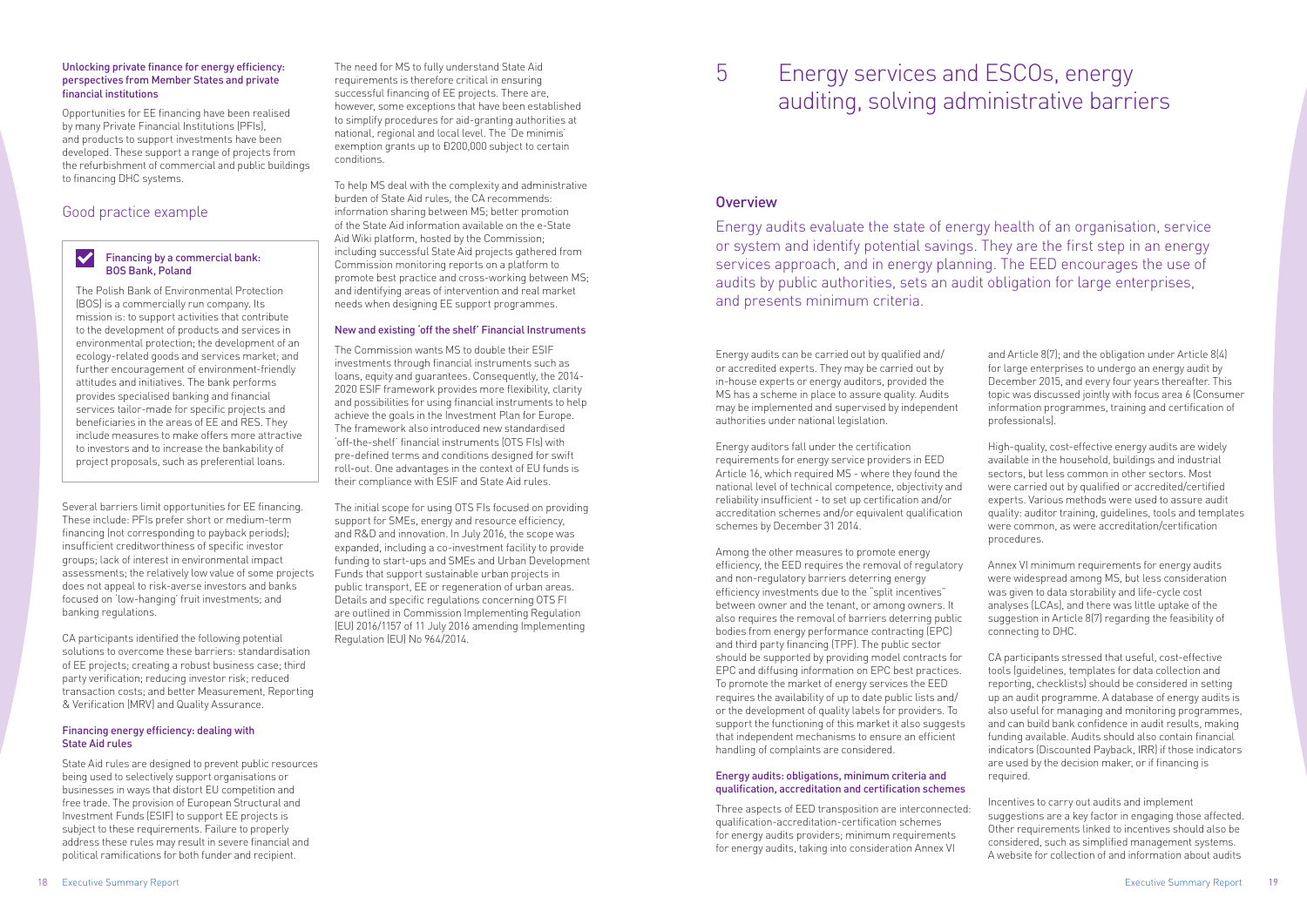is a must. A dedicated web application offering other tools and information would also inform users. Web tools and databases are widely used and have proved to be very (cost) effective.

#### After the audit: encourage the implementation of the identified measures

Energy audits identify opportunities to improve EE with both hard and soft measures, but if no measures are implemented, the audit has no effect. Other actions can therefore be carried out after an audit to encourage implementation of the identified measures.

The results of energy audits are widely collected at national and local level. Some MS collect data on the savings generated by implemented recommendations, and many have programmes to stimulate uptake of audits and/or implement recommendations. In many support schemes the audit is part of a broader framework involving voluntary agreements, energy management systems, etc. But while more structured support schemes could deliver more, they are regarded as more complex to set up and manage, and they require more resources.

Energy audits could be made compulsory for large entities over certain thresholds. A number of different schemes/practices already exist, and more details on some are available as good practice factsheets and presentations on the CA EED website.

#### Encouraging SMEs to undergo energy audits and the subsequent implementation of the recommendations from these energy audits

Schemes to encourage SMEs to undergo energy audits are in place in half of MS, and are under discussion or will start soon in most others. Schemes to foster the implementation of audit recommendations are also in place in half of MS, but only a few others are discussing them.

Most existing initiatives are at national level, due to the more limited resources of local administrations, but new initiatives are split between national and local level. This could indicate a redistribution of roles and responsibilities and/or that a local actor is considered more effective in involving local SMEs.

Support mechanisms for energy audits in SMEs include guidelines/templates, registration/qualification of audit providers, free advice, and subsidies covering part of the costs. In some cases, these are linked to voluntary agreements. The implementation of recommendations is supported by tax credits, low-interest loans and guarantee funds, many of which are part of more general frameworks. But while these are among the main triggers to act, there is also need for assistance and facilitation through sector organisation, local agencies and engineers' networks

Current barriers are linked to major differences between SMEs that make them difficult to reach and involve, and the scarce resources SMEs can devote to EE, suggesting a need to simplify reporting obligations and bureaucracy. Currently the most common management systems for SMEs in MS are ISO50001, ISO14001 and EMAS. Experiences show that simplifying SME energy management systems using (web-based) tools is both possible and effective in improving EE implementation rates. Various approaches to reaching SMEs are also suggested, from general media communication to direct phone calls or even direct personal contact by energy experts/auditors. The latter can be very effective.

#### Transposition of energy audit obligation for large enterprises

There are big differences between MS in how they are implementing the obligation, including how they interpret 'obliged organisation'. The obligation is applied to different areas of energy consumption and different sites within one MS, and there are different approaches regarding enterprises with partner sites outside the MS/EU. In the case of rented properties, the obligation can refer to the tenant, the owner, or the person paying the energy bills. Exemptions are mainly linked to non-economic activities or to consumption being lower than defined qualification thresholds. Different energy or environmental management systems are considered an alternative to compliance with the obligation in almost all MS.

All MS had made progress towards the transposition of EED Article 8 and Annex VI, which cover energy audit obligations for large enterprises, using a wide range of approaches that reflect national circumstances. Some developed more detailed planning, consultation documents and draft legislation, while others indicated they would do so. Several MS planned to adapt existing incentive/obligation schemes.

Options considered in fulfilling the obligation included allowing large enterprises to comply via a certified Energy Management System. Where the qualification and/or quality control of energy auditors was left to the market, such systems gave more guarantees. Another option was to use voluntary agreements. However, these required a more complex framework and were not always welcomed by the boards of enterprises as there was a risk the benefits would not be realised, making them difficult to justify to shareholders. Nevertheless, MS agreed it was important to involve the enterprise's board after the energy audit to promote the implementation of recommendations.

Several MS were already providing financial support for companies to undertake energy audits. However, in most cases this will be affected by the energy audit obligation, which makes audits obligatory for large enterprises. However, it will be possible to subsidise large enterprises to undertake more frequent (nonmandatory) audits and implement recommendations. Measures considered to ensure enterprises carry out regular audits include penalties, considered a necessary backstop to ensure compliance with Article 8.

There was a wide range of approaches to energy audits. Most MS have no plan to go beyond Annex VI requirements. Some CA participants said more detailed guidance on audits might be provided, while others argued that businesses should have greater discretion. However, where MS did not specify detailed requirements, this necessitated a greater focus on support tools and 'auditing the auditors' to ensure

audits both met EED standards and added value to business. In several MS, audits must meet EN 16247-1 and/or ISO 50002 standards.

Regarding the boundaries of energy audits, a certain minimum energy consumption threshold could be identified and used to focus audits, but there was no consensus among CA participants on whether this should be specified and set in law. Uncertainties also remained on how to deal with external services (heating, transport), since considering them could lead to double counting. One approach could be to assign energy consumption according to who pays.

Having a suitable qualification for energy auditors is essential for ensuring high quality audits. There are, however, different approaches, and representatives of multinational enterprises have expressed concerns about internal auditors having to be recognised/ certified in different MS. The EED contains no specific provision on the qualification of internal auditors – it is up to MS.

Many MS are concerned that there may not be enough skilled auditors to meet demand. There was also thought to be a need for auditors to have the skills to 'sell' cost-effective recommendations to businesses in addition to identifying them.

The diversity in transposition of the obligation between MS presents a challenge to ensure businesses are not put at a competitive disadvantage. But the exchange of information presents MS with the opportunity to see what works and to learn from others.

#### Energy audit obligation for multinational and multisite enterprises

Enterprises with many sites within the same MS and multinational enterprises with premises within and/or outside Europe highlight specific issues in fulfilling the Article 8 energy audit obligation.

Multinational enterprises have to face several different legal frameworks across the EU market. A more standardised approach would be useful, but is not

easy to design. Examples from some MS might help others adapt and adopt some practices. Another way to harmonise and simplify the process and make it more useful would be to have an energy consumption threshold definition of obliged organisation.

It was widely agreed that it would be particularly useful to develop common guidelines and legal requirements for aviation and maritime transport to improve the adoption of the energy audit obligation in these sectors. Commission guidelines would be welcome, but should be discussed with relevant stakeholders.

Cross-border recognition of energy auditors is another problem. Mutual recognition is theoretically possible but not simple, due to differences in minimum requirements (education, experience), specialisations (buildings, processes, transport, or all three), and even the nature of the auditor (a physical person, a legal entity, or both).

A fixed deadline for compulsory audits also creates a peak in demand. A different approach should be considered both to maintaining the demand for energy audits within MS and/or allowing auditors from abroad to be present to make the market more competitive.

The kaleidoscope of approaches to all aspects of the energy audit obligation makes creating a level playing field difficult.

#### Results of energy audit obligation

By the second half of 2016 the first round of compulsory energy audits in non-SMEs had ended in most MS and it was possible to discuss some results and issues, particularly with a view to exploiting the data and preparing the next round of audits. Because of the widely different transposition of the obligation discussed above, various forms of flexibility have been introduced, delaying deadlines or suspending the penalties for a transitional period.

Information gathered during energy audits is usually collected as a full report or a summary. Only a few MS have a working online platform to register enterprises and upload data. Data from audits are widely considered useful, although some MS have yet to decide how best to use them.

Transposition of the energy audit obligation required considerable effort for all MS, even those with supporting schemes in place. The main challenges identified included the setting up of the framework, communicating the obligation to the obliged enterprises, and the availability of auditors. Another issue was the compressed timeline – some audits are still not complete.

Implementation has influenced the energy audit model, template and guidelines. The model has become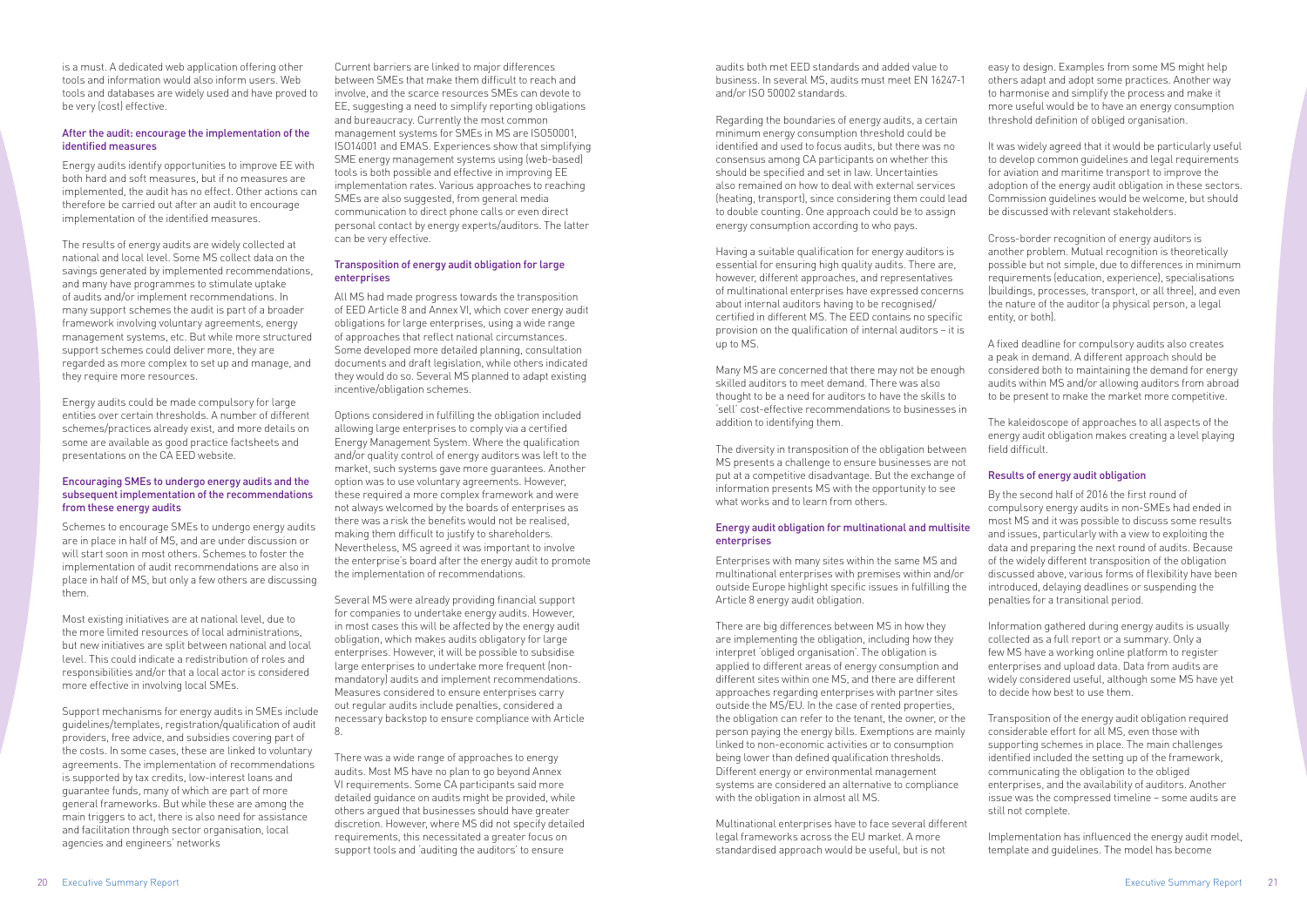more standardised, albeit mainly within individual MS. The level and requirements of audits still varies considerably. At country level the availability of the list of obliged enterprises was the area where MS see most room for improvement.

A revision of the definition of 'obliged enterprises' in Article 8 is recommended, since the current one makes it difficult for MS to make a comprehensive list and guarantee the cost effectiveness of an audit without introducing flexibility. A definition considering energy consumption would make it easier to identify obliged parties, communicate with them, and safeguard cost effectiveness.

More shared approaches to the audit obligation could be beneficial. A starting point for this could be the development of common guidelines for international transport, particularly aviation.

A shared approach to energy audits and audit provider requirements could facilitate mutual recognition of audit providers. The number and qualification of energy audit providers are key to guaranteeing competitiveness and cost effectiveness. This would also create a level playing field for multinationals.

Data from energy audit/management systems can be exploited in several ways. Collection of energy savings data between the four-year audit period, as various MS plan, could help to improve audit framework and the accounting of savings at MS level. A common approach for data collection and handling could be a topic for future discussions.

#### Split incentives

Split incentives in the building sector, between different parties bound by the terms of a contract, is the split of motivations prompting those parties to pursue different objectives. This usually arises when one party

is responsible for investment costs while another takes advantage of the savings, such as where a tenant pays the energy bill, so the owner has no interest in investing.

Many MS gave information regarding split incentives in their NEEAP-3. They are considered a barrier to EE in residential and private buildings, but the situation varies across MS due to building type, weather, etc. The problem is less in non-residential buildings. Measures to tackle split incentives are in place in two-thirds of MS, and can be divided into regulatory/legislative measures and support measures such as tools, model contracts, etc.

The issue of split incentives is complex and must be addressed through a combination of linked measures. Solutions must be tailored to the specific conditions.

One solution is for EPCs to include the possibility to increase rent, dur to the tenant's lower energy bills. To make this smoother a voluntary agreement between owner and tenant associations should guarantee that total expenditure will not rise. A regulatory framework is also a prerequisite for energy services, third-party financing, and to prevent a tenant (or landlord) refusing to implement EE measures.

In multi-family houses the decision process is critical, and can preclude the implementation of measures if incentives, funds and/or performance contracts are present. This issue must be addressed with communication and decision-making support and tools, model conventions and tailored financing.

For the non-residential PS, and split incentives within organisations, an all-inclusive rent and life-cycle costing approach should be considered. If compatible with legislation and accounting rules, an internal fund could be created fed by revenue from savings from the implemented measures.

#### Model contract and guidelines for energy performance contracts in the public sector

EED Articles 18 and 19 refer to the taking up of energy services, indicating ways to support the PS, and the removal of regulatory and non-regulatory barriers deterring public bodies from EPCs and third-party financing.

Model EPCs have been established in the national PS in half of MS, but there has been less development at regional/local level. Ten MS have also established contract guidelines at national level. Reasons for developing these include: the growing EPC market and the need for standardised guidelines or minimum criteria to be covered by ESCO contracts; and encouragement of using ESCO and EPC concepts in large building where procurement rules and competition makes ESCO tendering challenging.

Model contracts are either part of regulations or published independently without obligation. The most common concepts are collecting contracts and information from the existing national market, taking experience from abroad, and involving experts. Around 1/3 of MS have included all EED Annex XIII minimum requirements in their model EPC.

#### $\blacktriangledown$ ENEA, Italy

Information on best practices for EPCs in the PS is mostly provided in the frame of wider EE information, to be used in both the public and private sector. Successful ESCO/EPC projects are publicised through journals, seminars and websites.

A wide range of measures can foster the diffusion of EPCs in the PS. These include: information and awareness of all involved parties; sector-specific training and communication; consultancy support in developing regulatory frameworks; bundling building sets in a single contract, or smaller similar contracts within a bigger tender to reduce risk for ESCOs; and online systems. Centralised contracting can simplify EPC for the PS.

Nevertheless, the diffusion of EPCs is below potential. Further solutions could be the clarification of balance/ off balance sheet treatment, and simplification of accounting and tender procedures. In more mature markets, the main barriers are legislative. A more standardised approach can help grow the market, by simplifying transactions and lowering costs. Since every case (or building) is different there must be flexibility to adapt to each situation.

#### Lists of energy service providers, quality labels and handling of complaints

EED Article 18 requires MS to promote the energy services market by developing quality labels or making publicly available lists of qualified/certified energy service providers. Lists are widely used among MS, mostly for providers of building energy performance certificates but also for audit and service providers. Some MS consider ESCOs only as service providers offering EPCs; others have a broader definition.

Lists of service providers are considered very useful as they help customers understand what the market offers and who to contact. Moreover, they usually guarantee that the actors have a track record and/or are qualified/certified. In most MS, lists or ESCOs and/ or labels are publicly available.

Labels are generally perceived as expensive (potentially limiting the participation of start-up companies) and so are more appropriate for a mature/competitive market. Lists can be free or require a fee from the listed, but what the list offers determines its success. Most lists have mandatory (experience, qualifications) and voluntary criteria (competences in performance

contracting, financing), and there is usually some form of check on the provider's qualifications. Some lists are based on self-regulation. Not all have filter/search functions.

An independent mechanism – usually court or arbitration - to handle complaints and settle disputes arising from energy services is present in one third of MS, but in other MS there is some freedom for contractual parties to agree how to resolve issues.

The different approaches present in almost all the investigated aspects of lists/labels is linked to differences of ESCO service, size, customers, etc., and to country-specific conditions.

Lists are an important communication/marketing channel, so it is important to consider accessibility and usability. Lists build transparency in the market, and in some cases set quality standards. The signing of a code of conduct to join a list can help build trust and facilitate marketing. Filtering/search options are a must-have feature to enhance accessibility.

Experience/references have a major role in marketbased lists and are important for all lists in general. Showing only recent experience by limiting the timespan with a filter function can help demonstrate that providers are still active and force them to update their details. Keeping lists up to date is important and a key challenge. One solution could be to require an annual validation, and removing providers if this is not performed.

There are often several lists for different providers hosted in different places. To simplify their use, the creation of a website should be considered, hosted by an institutional body, containing all lists of energyrelated providers, or at least a webpage with links.

Complaints need a quick and accessible mechanism so as not to interrupt energy services. Some MS have successfully used ombudsmen or other forms of dispute resolution with low costs and short response times for complaints from small users. But these mechanisms have limitations on the maximum monetary amount, making them not suitable to larger contracts. In such cases, more extensive provisions for dispute resolution must be included. Facilitators can have a role in this. If both parties agree the facilitator can be the one involved in the early phase of the contract - thus knowing the project - or someone chosen by a third party.

### Good practice example

ENEA undertook the energy audit obligation in Italy involving large and energy-intensive enterprises. Some 95% of energy-intensive industries, identifiable on an official list, fulfilled their obligation, but the rate for other non-SMEs was lower. In addition to a full audit report, an Excel file displayed the main data. All enterprises with a management system or undergoing energy audits must report savings every year. Data analysis is now underway to create sectorspecific guidelines.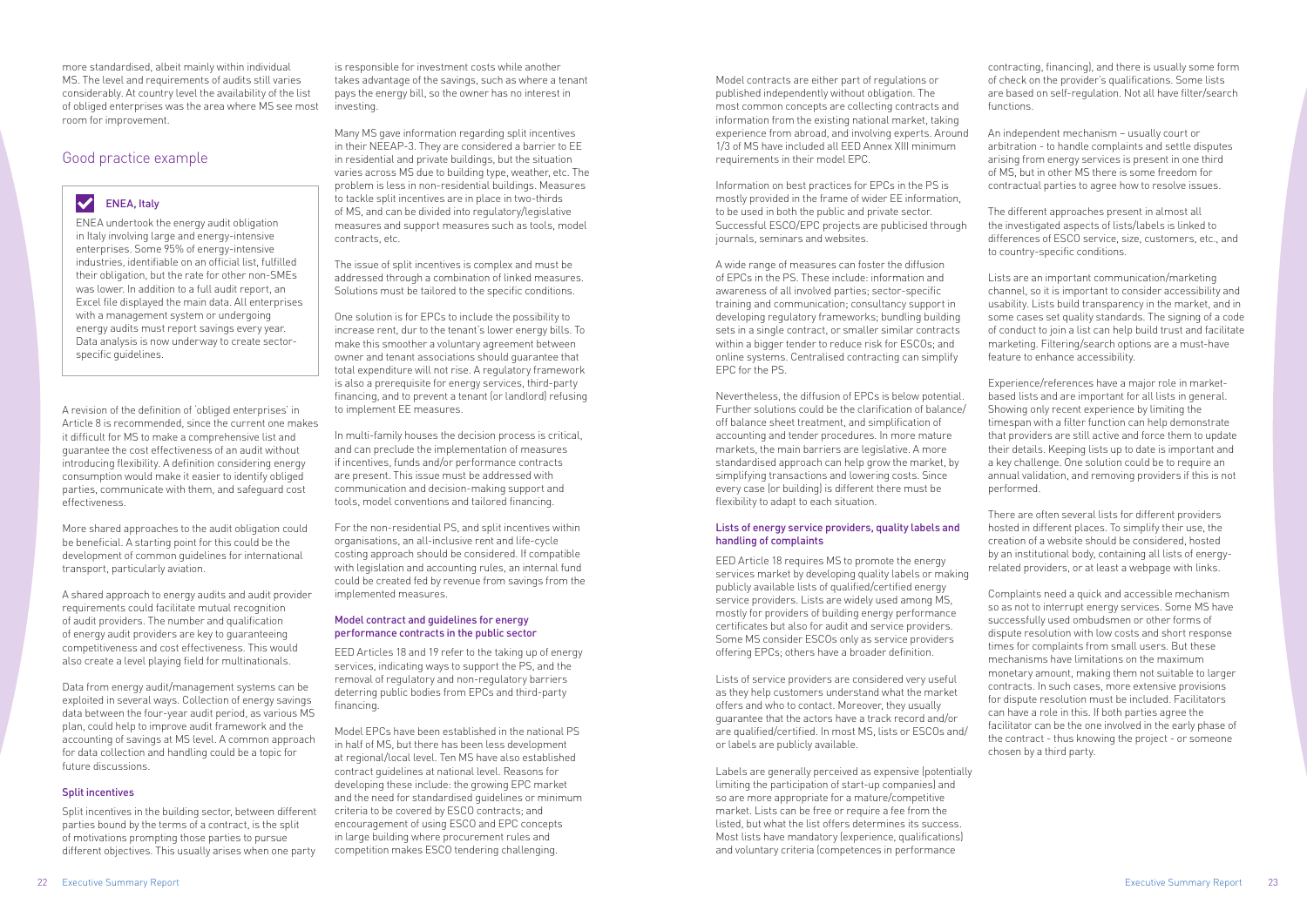### 6 Consumer information programmes, while few MS planned to implement Article 12 option b) training and certification of professionals

#### **Overview**

(ways and means to engage consumers and consumer organisations during the roll-out of smart meters), many may do so in future. Those that do should follow the example of countries that have already chosen to link information measures to the smart meter roll-out, and plan for communication at the same time.

#### Designing measures for behavioural change

EED Articles 12 and 17 require MS to take appropriate measures to promote and facilitate an efficient use of energy by small energy customers, including domestic customers. Furthermore, MS shall, with the participation of stakeholders, including local and regional authorities, promote suitable information, awareness-raising and training initiatives to inform citizens of the benefits and practicalities of EE improvement measures.

Recognising the importance of social context and social practices is a must to successfully design and implement behavioural measures. Different approaches (sociological, physiological, economical) may be needed, and the planning phase is crucial. It is important to understand the whole system, what the problem is, and which factors make things happen. It is also important to keep the message simple, and to clearly identify the target group and what their motivating factors are. When designing a measure for behavioural change, it is important to identify and recognise other benefits of EE, such as health, wellbeing, convenience, etc.

One concern related to the implementation of the EED, was how to measure savings from measures for behavioural change in energy units. This was covered in Chapter 3, above.

Only 8 MS had qualitatively evaluated measures for behavioural change. This was seen as an important task for the continued success of different measures and programmes, but was not easy, Evaluation is a continuous learning process and sharing experiences is important.

#### Availability of qualification, accreditation and certification schemes

EED Article 16 requires MS, where they consider the national level of technical competence, objectivity and reliability to be insufficient, to ensure that certification, accreditation or equivalent qualification schemes are available for energy service providers, auditors, managers and installers of energy-related building elements.

Most MS consider the national level of competence, objectivity and reliability to be sufficient for most categories of energy professionals. Several have qualification/accreditation and certification schemes in place, the most common being for energy auditors.

Personal certification is more common than company certification. For energy services providers, it is often the company that is certified. Most MS who have or are planning a scheme are also planning to inform citizens about their availability.

Seven MS currently cooperate (or plan to) with other MS regarding the recognition of accreditation schemes. Cross-border collaboration is most important for small countries. The first step in collaboration is understanding the requirements in other MS.

To raise consumer awareness about energy audits, information campaigns must be adapted to different target groups. A register of experts will enable consumers to find certified/accredited/qualified experts.

If certification is mandatory to perform certain tasks, this is clearly a strong incentive for energy professionals to become certified. Another incentive is making access to financial incentives such as soft loans dependant on certification. It is also important to identify areas in which there is most need for training energy service providers.

There is a need for a coordinated central national contact point for certification, because requirements are often found in different Directives (including the EPBD and RED) and typically handled by different ministries. This will avoid energy expert who could cover several professions having to meet overlapping requirements.

#### Smart meters and consumer engagement

This topic was covered jointly with focus area 3 (Metering and billing, demand response and grid issues) and is reported above.

#### EED Art. 17 Information to banks and financial institutions

EE financing is essential for EED implementation and the achievement of energy and climate goals. The Commission estimates investment worth Đ100 billion per year is needed, mostly from the private sector. However, EU funding sources can help trigger projects, and these represent a significant proportion of the public funding available in several MS.

In order to use EU funds efficiently, financial instruments are needed. It is important that banks and financial institutions take part in developing these. More discussion at national level between policy makers and banks would help both parties achieve their goals. There is already dialogue in many MS regarding Article 4. However, this could benefit from being more structured and more oriented towards other parts of the EED.

MS use many activities, organisations and channels to inform and advise citizens and organisations about energy usage and EE investments, all of which may have an impact. Information and communication is a vital aspect of promoting EE. However, this needs to be done accurately, in dialogue with local and regional authorities, market actors and others. It is certainly not easy to inform in a way that citizens and companies understand and can translate into action.

MS can learn from each other about empowering consumers (both citizens and small companies) to make use of EE technologies and to change their energy behaviour. We also need professionals that are reliable and competent, if we want the market to move towards EE. Both providers of energy services and energy audits as well as installers of energy-related building elements have important roles to play. The aim is to sustain and make available qualification and/or certification schemes, training programmes and other incentives for these groups of professionals, in order to increase their credibility.

The general recommendations and conclusions reached within this focus area have been shared with other CAs and other organisations, without disclosing details of individual MS that fall under the confidentiality agreement.

Several issues were identified by CA participants as of the highest priority for future cooperation: how to change consumer behaviour through ICT; transport management; prosumers; and verification of soft measures. This will serve as input for the forthcoming CA EED 2 project.

#### Energy audits: obligations, minimum criteria and qualification, accreditation and certification schemes

CA participants discussed the issue of how to guarantee the quality of energy audits. As there are close links with the requirement for large enterprises to undergo regular audits, this topic was covered jointly with focus area 5: 'Energy services and ESCOs, energy auditing, solving administrative barriers' and is covered above.

Most audits are carried out by qualified or accredited/ certified experts. Audit quality is guaranteed through a range of measures including auditor training, guidelines, tools and templates for auditors, random checks and sanctions for non-conformity. Most MS have a programme for qualification and/or certification. For those MS planning to launch a scheme, there is a need for new or improved systems for training energy auditors, especially in the building and transport sectors.

#### Policies and national strategies to promote behavioural change

EED Article 12 requires MS to take appropriate measures to promote and facilitate an efficient use of energy by small consumers, including domestic customers. Most CA participants said their MS plan to implement the first option in this Article (a range of instruments and policies to promote behavioural change), and to prolong existing measures and programmes. Some saw a need for a new national strategy to fulfil the requirements. Information measures, subsidies and fiscal incentives were the most common planned measures. There are many examples of existing EE measures, indicating that MS are ambitious with reaching their 2020 goals.

Achieving behavioural change requires deep insight into consumers. It is therefore essential to communicate the right message. While designing an information campaign, messages must reflect the target group. Where there is a lack of interest in energy consumption in that group, the message should provoke curiosity rather than guilt.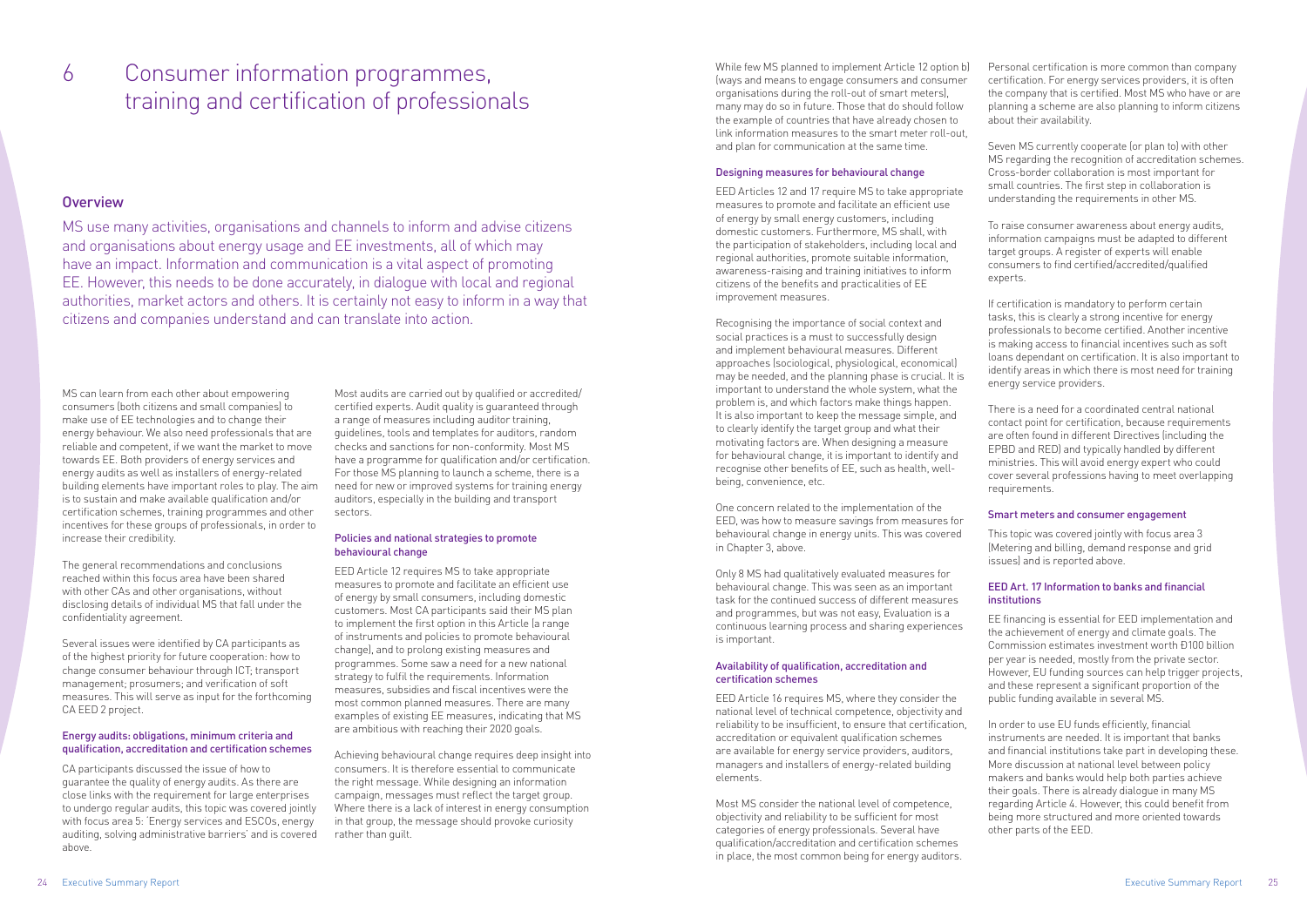A major barrier to EE financing is a lack of proper communication, as energy experts and financing experts use different language and terminology. The Energy Efficiency Financial Institutions Group (EEFIG) is bridging that gap by gathered experts from both fields at EU level. Other barriers are weak marketing of financial instruments and a lack of awareness of the options. EE investments are also often small-scale and difficult to compare, meaning investors cannot always identify the business case. The lack of standardised performance data and lack of commonly accepted risk assessment methods mean investments are often regarded as high risk, even when the actual risks are low.

Solutions to overcoming financing barriers include: aggregating investments to reduce transaction costs; project development assistance to de-risk investments; standardisation and benchmarking; and innovative instruments and new business models. Further exchange at national and EU level would help banks and policy makers overcome many barriers. Communication could be improved by: showing concrete examples; making EE a priority; showing that supporting EE can enhance a bank's image; making the bank aware of its role; and working with certified auditors.

#### Addressing energy poverty within the context of the EED

Energy poverty, where a household cannot afford to heat or cool their dwelling due to a combination of low income, poor building performance and high energy prices, affects most MS. The number of energy poor households is estimated in different ways across the EU, indicating there is no common understanding. Nevertheless, the inability to adequately heat homes can impact on the health, wellbeing and social inclusion of the energy poor. CA participants discussed way of addressing this using the EED provisions.

The responsibility to tackle energy poverty is clearly defined in most MS, but often spread over several actors at national, regional and local level. Coordination of initiatives is therefore important.

The EED can be instrumental in fighting energy poverty as it addresses the energy performance of buildings and appliances, and consumer awareness, and can help promote easy-to-implement energy saving measures. The Directive could also be used more strategically to identify the households most at risk and to incentivise energy poor households who lack the financial means to invest in EE renovation or products.

Measure that individual MS could implement to alleviate energy poverty include: social tariffs for electricity; basic energy audits for homes; minimum roof insulation standards and enforcement for landlords; standard EE improvement packages;

national action plans; public funding through grants and cheap loans; and better communication of best practice.

#### Empowering energy consumers – the role of the EED

EED Articles 12 and 17 cover information, awareness raising and behavioural change. The EED requires MS to promote efficient energy use among small energy consumers.

Barriers to EE in households, SMEs and other organisations are often related to lack of knowledge, interest, time or resources. Energy services such as energy audits are important for increasing knowledge and awareness. For households and SMEs it is important that professional service providers are easy to find.

In the transport sector, EE policies can act at different levels, from avoiding travel altogether, through shifting to more efficient transport, to improving the EE of vehicles. It is therefore important not to focus solely on vehicle efficiency. Examples of EE policies include: vehicle fuel economy labels; free parking and access to express lanes for electric vehicles; urban planning tools to change consumer preferences; improving public transport; eco-driving programmes; better ICT; and dynamic road and parking pricing.

#### $\blacktriangledown$ Night Hawks

## 7 Efficiency in energy supply

#### **Overview**

EED Article 14 aims to encourage the identification of potential measures for costeffective EE and foster delivery of these measures. It encourages exploration of the use of high-efficiency CHP and DHC, and addresses other EE heating and cooling supply options. Article 15 and Annex XI cover grid and infrastructure efficiency and promoting demand response.

#### Efficiency in energy supply (March 2013)

There are many challenges and opportunities involved in the implementation of Articles 14 and 15. There are large variations in heating and cooling demand between MS, due to climatic conditions and building design, and conflicting interests with the EPBD and the RES.

Energy sector regulation varies widely across MS, as do policy frameworks and climatic conditions. There is therefore significant potential for the exchange of experiences where CA could be a framework for successful policy implementation. The objectives of this focus area were to gain a common understanding of Articles 14 and 15; to exchange opportunities, barriers and best practice to support implementation; and to make existing tools and methods available to all. The implementation framework should cover the entire energy sector to ensure that high-efficiency CHP and DHC is promoted in the most cost-effective way. Systems must be carefully planned against individual heating and cooling systems to minimise double supply, and should be promoted via mechanisms aligned with national energy policies, as well as broader national policy and the organisational set-up of the sector.

and other incentive schemes has also been hampered by EU State Aid rules. Moreover, CA participants said there was a strong need for the dissemination of existing tools, methods and data, for heating and cooling mapping, and for potential assessment. There was also a need to disseminate relevant information regarding experiences at MS level of cost-effective support schemes.

Although CA participants said they may profit from exchanging experiences in the promotion of DHC and CHP, they agreed they must follow paths reflecting individual circumstances. Consumer protection and strict heat price regulation in some MS prevent them generating sufficient revenue to attract investment from efficient DHC and CHP. And since CHP plants need to run at base load capacity in DH systems to be financially viable, this was a challenge in areas with short heating seasons and/or large renewable energy shares. Promotion of CHP and DHC through public funding EED Article 14(1) requires MS to assess the potential for CHP and district energy. While some have made progress in implementing Articles 14 and 15, most CA participants said their greatest challenge was meeting deadlines. Other barriers were a lack of resources and uncertainty about the process. Tools and methods for undertaking comprehensive assessments and costbenefit analyses existed, but they were not immediately transferable across MS due to language and other issues. Several participants expressed concerns about data availability. Regarding district cooling, there did seem to be scope for sharing experiences between MS.

Key sponsors should be identified, such as one ministry to ensure proper coordination of efforts. But stakeholders from ministries, the power sector, and other sectors should all be involved in the implementation process.

#### Tools, guidelines, methods and management of the comprehensive assessment

The context for implementing Articles 14 and 15 also varied across MS. Not all MS had implemented a large share of their CHP and DH potential and had regulatory and administrative frameworks in place. MS with a significant existing DH and CHP sector will have to assess the potential for keeping existing customers connected while increasing EE.

### Good practice example

The EU's Night Hawks project aims to identify easy-to-realise EE potential through energy checks during closing time, using night walks: a check on a building (shop, SME, library, school, etc.) after hours, when it is unoccupied. One target group is shopping centres, where potential energy savings from 5% to 50% have been identified, and where 10% savings can be achieved through low cost or free measures. Around 4.5 TWh could be saved across Europe. One concrete example is the Regent Arcade shopping centre in Cheltenham, UK, where estimated annual cost savings of around Đ20,000 were identified. The project also includes training and capacity building. The method of performing Night Walks is easily replicated in other kinds of businesses.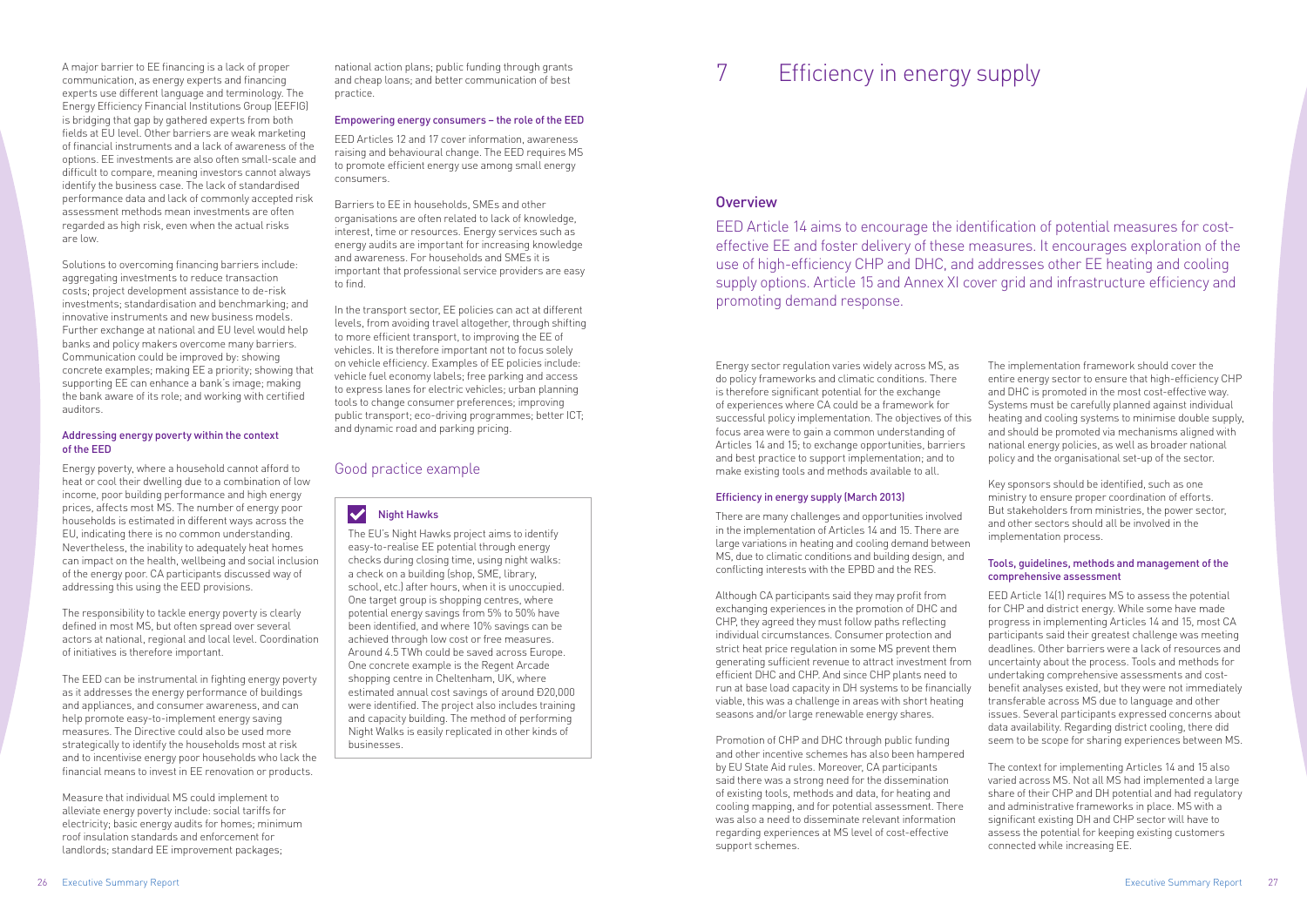Several MS planned to outsource at least part of the work of undertaking the comprehensive assessment. Whichever approach is chosen, it is important to make effective use of existing experience, tools and methods across MS.

#### Efficiency in Energy Supply (March 2014)

A comprehensive assessment of CHP and DHC potential can provide a basis for developing efficient and cost-effective ways to implement EE policy. It may also open the market through the identification of technical potential, and economic and financial viability potential for increased use of CHP and DHC.

The level of comprehensive assessment implementation varied significantly, with most MS still in the early stages at the time of the meeting. Methods also differed. Some MS had applied analytical tools to assess energy demand, while others used surveys or meter readings. Many MS faced major challenges with lack of data and methodological clarity. Most said the most urgent issue was developing the administrative framework for installation-level cost-benefit analysis (CBA). The (end of 2015) deadline for the comprehensive assessment was also considered a challenge. One tool for CBA analysis was under development by the Joint Research Centre for DG ENER.

Since climatic, political and regulatory differences mean contexts differ significantly between MS across the EU, the key challenges must be addressed regionally. MS in the southern EU only see limited potential for CHP and DHC, and assessment was hampered by a lack of data. Eastern European MS had precise data from existing systems, but other issues remained. Most other MS had GIS-based mapping tools in place.

Many MS faced a decline in electricity production from CHP following an increase in gas prices and a reduction in electricity prices. Also, increased electricity production from RES may reduce the future economic viability potential for CHP. The main MS focus at the time of this topic was on the promotion of biomass-based CHP.

#### Mapping of demand and supply for cooling and heating

Comprehensive mapping of demand and supply options for heating and cooling is the foundation for any assessment of the potential for increased efficiency. The availability of energy demand data varies considerably across MS. The best coverage is heating demand in residential buildings. Industrial demand and cooling demand are more challenging. Solar and biomass resource maps are available in some MS, but information regarding other thermal energy sources such as waste industrial heat is generally lacking.

MS apply different methodologies for assessing heat demand and mapping geographical distribution. Few had experience in mapping heating/cooling demand and waste heat, but most plan to outsource some parts of this to partners outside government. The role of national authorities is therefore primarily to define the tasks and set the requirements for the tendered activities.

#### $\blacktriangledown$ The CELSIUS project

#### Huge untapped potential for efficient heating and cooling in EU

In February 2016 the Commission published the EU Strategy on Heating and Cooling, its first comprehensive plan to tackle the energy used to heat and cool Europe's buildings. The communication is a strategy (not an action plan) aiming to raise awareness of the key issues, facts and options for follow-up actions to increase the uptake of efficient heating and cooling in EU.

Several good practice examples have demonstrated that there is huge potential for efficient heating and cooling in the EU. These include: Heat Roadmap Europe [\(www.heatroadmap.eu\)](http://www.heatroadmap.eu); the STRATEGO project (http://stratego-project.eu); the Geo-DH project assessing geothermal heat potential for DH (geodh. eu); the cost-benefit analysis of the SDHPlus project for Solar DH (www.solar-district-heating.eu); the RESCUE project for renewable cooling ([www.rescue-project.eu\)](http://www.rescue-project.eu); CELSIUS (see BOX); and the progRESsHEAT project for local district energy (www.progressheat.eu). The results of EU-financed projects could contribute to the successful implementation of the CA.

#### Socio-economic cost-benefit analysis

The fundamental purpose of carrying out a socioeconomic CBA for a project is to enable the prioritisation of scarce resources within society at national level. To establish sensible prioritisation across sectors, assessments must be made based on uniform and transparent preconditions, assumptions and methods. Special issues and non-monetised impacts need to be described. This process can improve the basis for political decision-making, although it will always be a balance of economic and non-economic considerations, including social and ethical matters.

While financial CBA is widely used as an indicator of project and technology viability, few MS apply socio-economic CBA for policy development. EE or RES projects are, however, often more viable from a socio-economic than from a financial perspective, because the socio-economic discount rate is lower than the financial discount rate. Socio-economic CBAs also take account of external benefits such as carbon emissions. In most cases the external costs of conventional technologies are higher than those of efficient technologies.

#### Policy and measures

Political and regulatory frameworks regarding DHC and CHP vary considerably across MS. These variations are reflected in the policies applied to promote efficient supply of energy. Several MS provide support to CHP and DHC schemes.

Survey results indicate that CA implementation in half of MS has contributed to a better understanding of the potential for using waste heat. The highest potential use is in industry, but there is also potential for power generation. The waste heat market is becoming more active in many MS, and some consider it an eligible measure under EE obligation schemes. Around half of MS think waste heat utilisation and renewable energy should be treated equally.

#### Good practice example

Led by Gothenburg, Sweden, the CELSIUS project links the spectrum of planning, implementing and optimising new and existing smart infrastructure solutions for heating and cooling. The aim is to help the target cities (Gothenburg, London, Rotterdam, Cologne and Genoa) be more EE and promote the role of DH in using excess city heat. Demonstrated solutions include heat recovery from sewerage systems, use of buildings for short-term storage in DH networks, and waste heat from industry. The project offers support through workshops, and a toolbox was developed to assist decision makers. Over 50 other EU cities also benefit from CELSIUS support: www.celsiuscity.eu.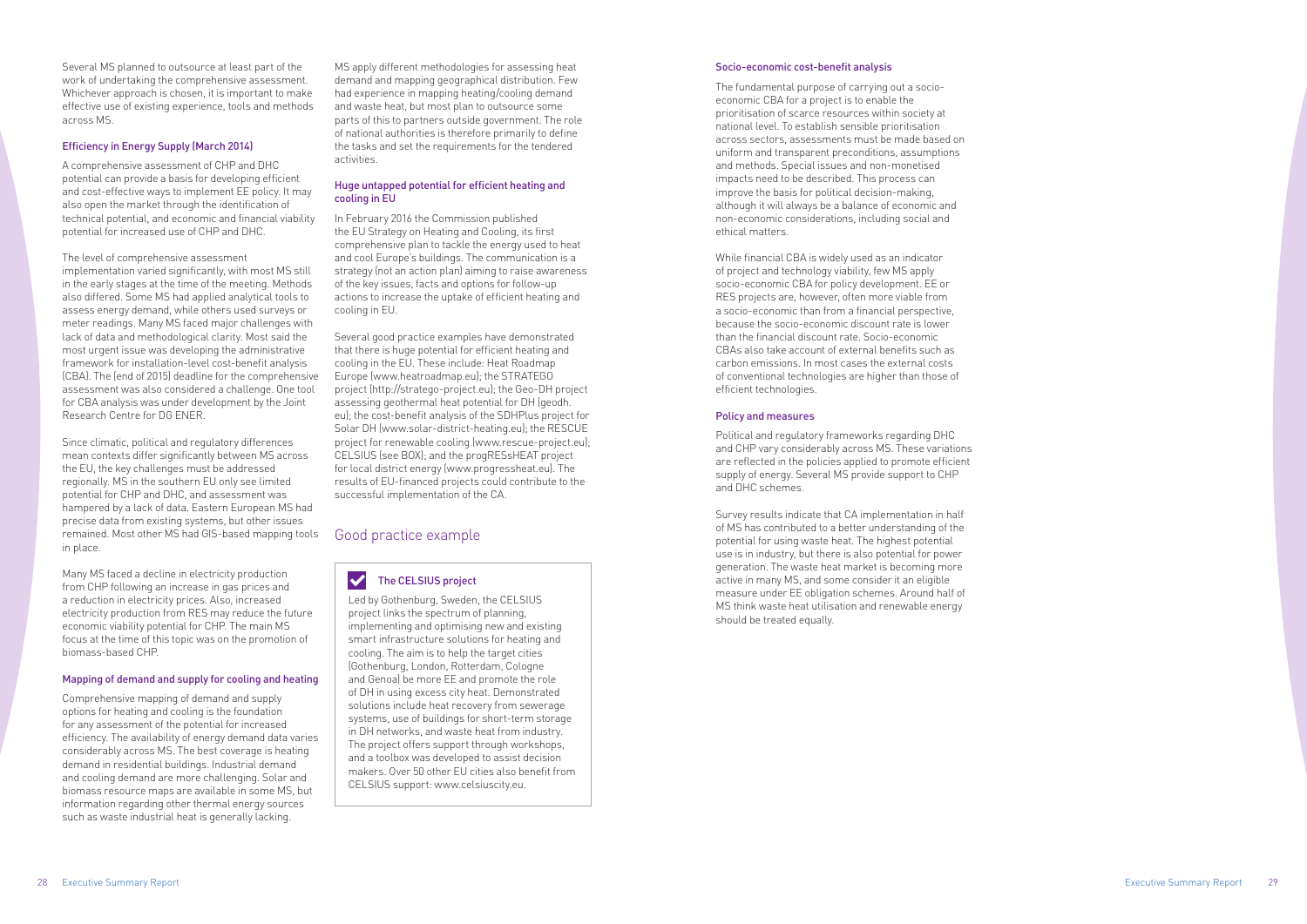### 8 **Energy efficiency obligation schemes**, wia on-line tools. It is important that all solutions for monitoring impacts of eligible measures

#### **Overview**

monitoring, control and verification of EE schemes balance the need for accuracy of calculations and process with administrative costs. Most MS are interested in exchanging information on existing schemes.

#### Measuring energy savings from soft measures and energy taxes

The calculation of energy savings from EE measures is a key aspect of Article 7. Discussions on soft measures and energy taxes enabled participants to exchange experiences and learn about possible approaches.

MS had different plans for reporting savings from the application of energy and CO2 taxes for Article 7 implementation. While only 4 reported energy savings from energy and CO2 taxes in their NEEAP-2, 10 planned to calculate savings from energy taxes. Others had not ruled out this possibility. The main issues to be considered when calculating energy savings from taxes are: excluding double counting; differentiating between short- and long-term effects; substitution effects between energy carriers due to tax/price increases; and inflation.

Measuring the impact of soft measures in energy terms already proved challenging for MS during the roll-out of the ESD. Behavioural measures are eligible under Article 7 and one method for calculating energy savings in Annex V is dedicated to 'soft' measures. Soft measures include: advice, energy audits, energy management, education and training, information campaigns, smart meters and capacity building with networks.

The main challenge concerning the use of energy taxes and soft measures is seen as the development of a sound energy savings calculation methodology. Some MS had not yet defined this. The most common methods in use in other MS are deemed and surveyed savings, and savings based on studies or small-scale trials.

#### Tackling Double Counting in Article 7 Implementation

Most MS indicate that they would use more than one policy measure or action to implement Article 7, but this clearly increases the risk of double counting the resulting energy saving when the measure or action is attributable to more than one actor (e.g. funding institutions).

Approaches for allocating energy savings between actors include: applying an estimated distribution; splitting savings by support provided; and attributing savings to only one actor.

To prevent double counting, most MS have or plan to set up databases to collect information on, and to monitor, control and verify savings. However, databases

alone cannot eliminate the risk. They must be equipped with a function to check for double reporting. Measures must be given ID codes, and the database must be combined with expert staff. Many MS have more than one relevant database. It is recommended that these are consolidated or interlinked so that all information is stored in one place and administered by one body. This requires clear guidelines, possibly in a legal act.

MS without databases plan to separate measures by type or sector, or to set measures with clear boundaries. In MS with a White Certificates Trading System in place, identifying double counting is granted by the system itself. Having clear rules or guidelines also applies here.

Several challenges remain, not least of all collecting data to identify double counting, and knowing how to allocate the effect of an action. Some MS see a challenge in avoiding double counting due to the lack of clear rules and guidelines for monitoring, control and verification. Identifying target groups is another challenge.

It is recommended that MS assess the most appropriate means to monitor and verify energy savings that identifies and eliminates the risk of double counting. This will depend on the size and administrative structure of the MS. Verification of savings and identification of potential double counting must be aligned with established reporting rules. Having one independent monitoring body per MS to collect all information on EE measures is probably the best solution.

EED Article 7 requires MS to set up an EE obligation scheme for energy suppliers and/or distributors that achieves yearly end-use energy savings of 1.5%. As an alternative, MS can implement other policy measures that lead to the same savings. Combinations of both options are permissible. Examples of acceptable alternative measures mentioned in Article 7(9) include energy and CO2 taxes that have the effect of reducing end-use energy consumption. MS must also set up a monitoring and verification system to ensure savings are correctly accounted for.

Article 7 is clearly challenging to implement, but the CA has helped MS identify their options and learn from others.

#### Implementation options and plans for Article 7

CA participants had to report which measures and instruments their country was introducing to implement Article 7. Most MS planned to use a combination of the eligible options in Article 7(2) to reduce the Article 7energy saving target by a maximum of 25%. The most common option chosen was counting early actions towards the target, followed by starting with a lower yearly target and incrementally increasing this to 1.5%, and excluding industrial activities covered by the EU ETS from the calculations.

Most MS planned to implement Article 7 with alternative measures (Article 7(9)). Nine planned to use a combination of EE obligations and alternative measures, while 4 planned to comply through EE obligations only. Planned alternative measures ranged from subsidy schemes to audit schemes and energy taxes. Most MS planned to use a mix of measures.

The main challenges encountered in Article 7 implementation were budgetary constraints, tight timelines and political agreement. CA participants saw future challenges arising from: final political decisions on measures and the finalisation of legislation; financing of the necessary EE measures; technical issues concerning monitoring and reporting; setting up new schemes, and adaptation of existing schemes.

Although MS have notified the Commission on their

Article 7 implementation plans, some issues remained concerning technicalities and further notification and implementation. Double counting remained an important problem.

CA participants stressed that a final decision by the Commission regarding the eligibility of measures, as well as on the interpretation of the additionality requirement (e.g. RES, refurbishment of buildings) would ease the implementation process.

A follow-up study in 2016 showed that 11 MS still planned to implement Article 7 with alternative measures and 4 through EE obligation only. The number of MS combining these had increased from 9 to 12. The CA meetings clearly demonstrated MS interest in EED Article 7, but also revealed a pressing need for more information.

#### Monitoring and verification of energy savings at low administrative costs

Several paragraphs of Article 7 and Annex V require proper control, monitoring and verification systems to be in place. It is important to find ways to implement these at low administrative costs.

Elements that could reduce administrative burdens in these schemes include: involving all relevant actors in the monitoring process; using standardised report procedures and templates; having clearly defined eligible measures and documentation requirements; using standard values for calculation where possible; checking most measures on paper rather than on-site; and automating as much of the process as possible

#### Good practice example

#### SMIV, Croatia

 $\vert\bm{\vee}\vert$ 

Croatia has a web tool for monitoring, measuring and verifying energy savings (SMIV). A central authority is responsible for data collection, analysis and reporting of savings in all sectors at national level, and maintains and improves the SMIV. It assesses the effect of EE programmes and measures, including those in the NEEAP. The system will be used by all governmental bodies, companies that implement EE service contracts and financing bodies. Most importantly, double counting will be avoided through a bylaw that specifies who is responsible for monitoring and verification, when and how data is entered, and how savings are attributed. All information is double checked by an administrator, and the platform is equipped with an alarm system to report potential risks of double counting.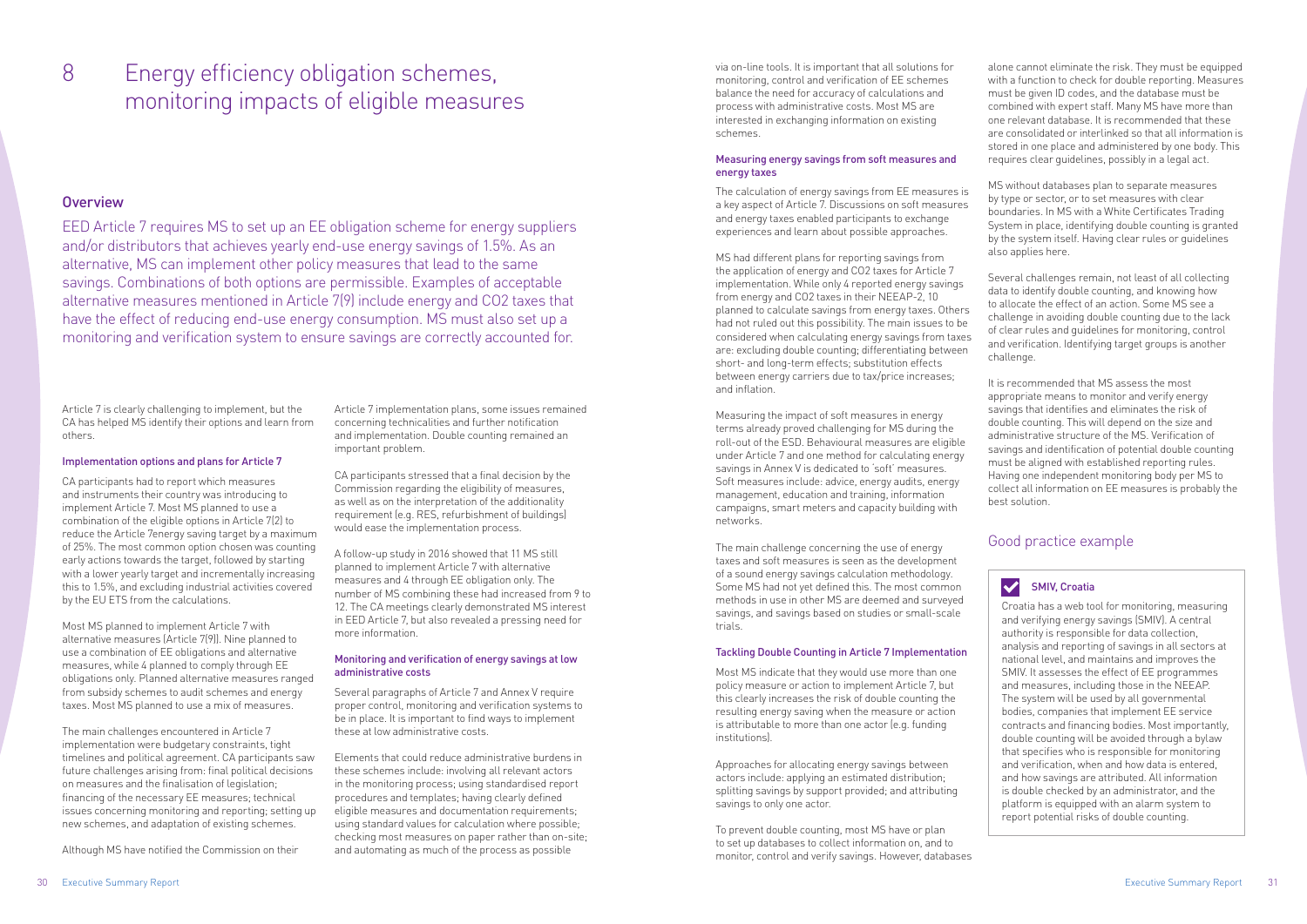#### Monitoring and verification for EE measures in MS

Reviewing and monitoring the impact of policies and measures in relation to EED Article 3 is related to topics around monitoring impacts and verifying energy savings within the framework of Article 7. Article 7 uses different terms such as 'measurement' and 'monitoring' for obligation schemes and alternative measures. But there is no universal interpretation of these. Many MS see little or no difference, but around one third do, including with the level of effort associated with fulfilling them. Different understandings can influence how MS implement Article 7 measurement/ monitoring and verification requirements.

In addition to this, different measures need different actions, rendering complete harmonisation of measurement/monitoring, control and verification requirements impossible. In most MS there is no single system in place. Of the 12 MS who have chosen a combination of an obligation scheme and alternative measures, only 5 plan to use the same organisation for monitoring/measurement, verification and control. There are clearly major differences between MS. It is however important that the methods applied within each MS follow a consistent approach.

Elements hindering MS in setting up measurement/ monitoring systems include: national regulation and rules; financing; definition of the statistically significant sample and control mechanism; lack of an advanced database for data collection; and definition of the baseline and methods.

#### Methods for the calculation of energy savings

Although EED Article 7 provides a set of requirements on how to calculate energy savings, MS have significant flexibility in selecting the methodology, provided they comply with Annex V.

MS plan to use a wide variety of EE measures to implement Article 7. These include EEOs, subsidy schemes, energy taxes, and standards and norms. Possible different approaches concerning the calculation of savings include: the choice of basic measurement methods; the determination of baselines; and how the lifetime of measures is applied.

Deemed and scaled savings are the most frequently used basic calculation methodology. The share of different methodologies in total savings can vary, because large projects are often evaluated using a metered savings approach. MS often restrict the use of some calculation methodologies according to sector. While many MS have clearly defined rules for the calculation of savings, control and verification remains an issue.

#### Methods for the calculation of energy savings in the transport sector

Although energy sales in the transport sector can be excluded from the calculation of the energy savings target according to EED Article 7(1), savings from transport measures can be counted towards the requirement under Article 7. Most MS plan to apply this.

The highest number of measures and methodologies in this sector are reported for EE vehicles (private and public), where energy savings are easily calculated and relate to specific consumption and distance travelled. There are several methodologies for calculating savings from increasing the use of public transport. Only one MS currently applies calculation methodologies to measures related to increasing the share of non-motorised transport and public sharing systems. Calculations of savings from behavioural measures are based on evaluations of existing schemes.

While the transport sector offers high energy savings potential, evaluating programmes and measures is challenging, due to the complex variety of influencing factors (daily decisions on the means of transport, lifestyle), unclear system boundaries, and a lack of standardised evaluation procedures. One way to tackle complexity is to require savings measurements before measures are eligible for Article 7.

Data collection is another challenge, as the amount of data is large and reliability often questionable. Missing or inaccurate data leads to the need for assumptions, and the baseline and rebound effect are difficult to determine. Analysis must often be carried out on a case-by-case basis as measures are exposed to changing framework conditions.

Many MS developed standardised calculation methods, but the result is often a mix of BU and TD calculations combined with modelling. CA participants raised issues about the eligibility of some transport measures under Article 7, e.g. it may be difficult to prove the materiality of new public transport lines as such measures are often part of business-as-usual developments.

#### New policy instruments triggered by Article 7

The most important challenges MS face in implementing Article 7 include: calculating energy savings; mobilising additional funds; and meeting monitoring and verification requirements.

The EED has triggered additional MS activities. New policy measures have been introduced or are planned to comply with Article 7 requirements, but in most cases existing measures and EEOs are being used or adapted. The most common changes relate to methods for calculating energy savings and monitoring, verification and control mechanisms.

The overall need to make changes to policy measures was low. This could be due to the fact that strong measures and ambitious targets were already in place and only required minor adaptations. Where MS needed to make changes, the most common reasons were deviation from the intermediate target, limited public finances, and the need for new legislative provisions concerning Article 7 implementation.

Most MS expect industry and households to benefit most from Article 7 implementation energy savings. Many MS say implementation has helped to create new business models for EE. Others report that national discussions on Article 7 implementation have led to increased awareness at political level of the importance of EE policies.

Many MS based their decision regarding policy measures to implement Article 7 on established policy at national level, and the focus was to look first at existing measures to assess their compliance with Article 7. However, Article 7 has clearly led to a reassessment of EE policies across the EU.

Reasons given for not introducing new EEOs include: the domestic market in some MS is too small for a workable EEO and it would entail higher costs than most alternatives; the energy market design in MS is not suited for EEOs; EEOs could not be introduced for political reasons.

On the other hand, some MS have decided to introduce an EEO. Their reasons were political pressure, positive experiences with existing EEOs, and the failure of alternatives to realise the expected savings.